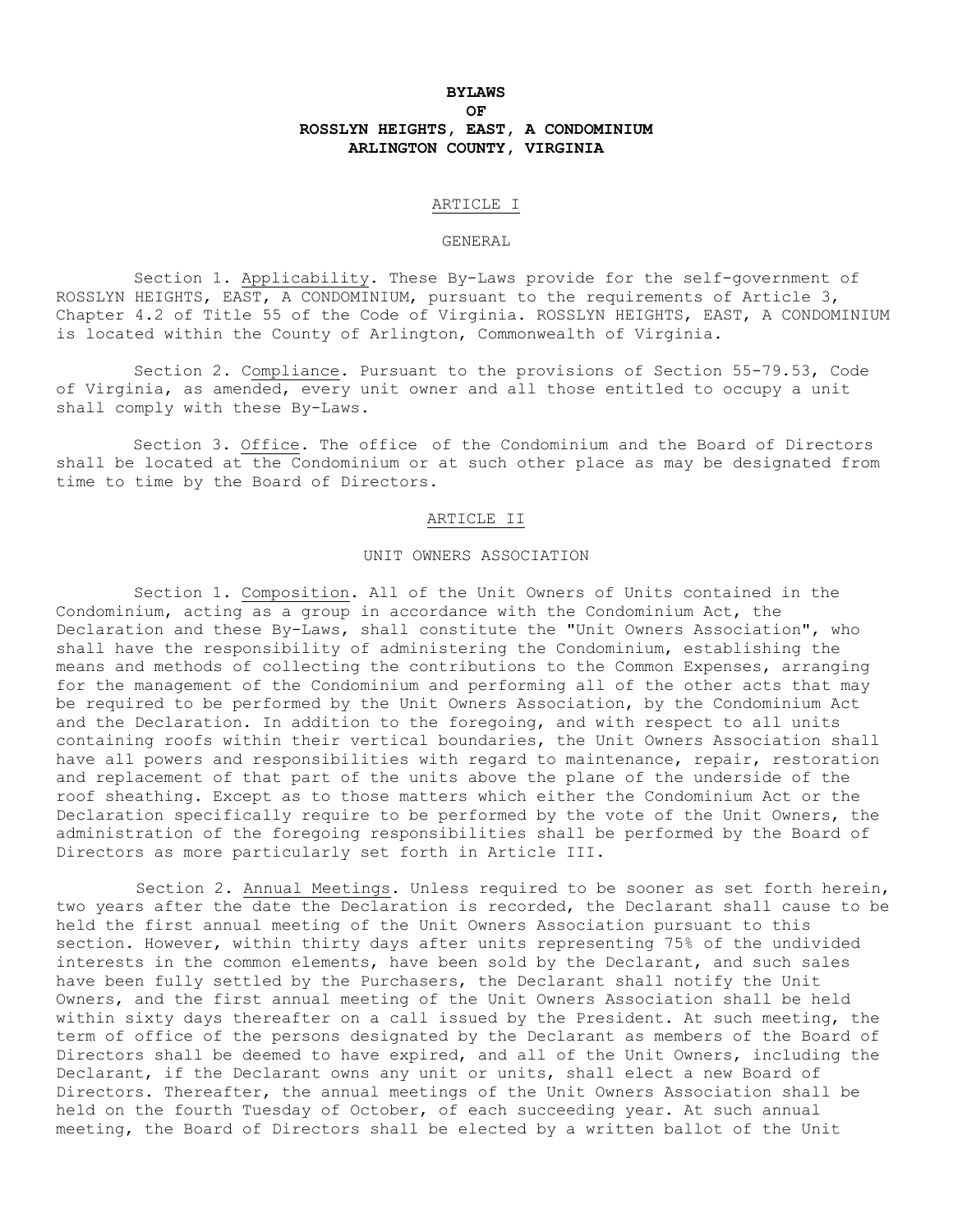Owners in accordance with the requirements of Section 4 of Article III of these By-Laws.

Section 3. Place of Meetings. Meetings of the Unit Owners Association shall be held at the principal office of the Condominium or at such other suitable place convenient to the Unit Owners as may be designated by the Board of Directors.

Section 4. Special Meetings. It shall be the duty of the President to call a special meeting of the Unit Owners Association, if so directed by resolution of the Board of Directors, or upon a petition signed and presented to the Secretary by Unit Owners owning not less than twenty five percent (25%) of the percentage interest of all Unit Owners. The notice of any special meeting shall state the time, place and purpose of such meeting. No business shall be transacted at a special meeting except as stated in the notice.

Section 5. Notice of Meetings. It shall be the duty of the Secretary to mail a notice of each annual or special meeting of the Unit Owners pursuant to the provisions of Section 55-79.75, Code of Virginia, as amended.

Section 6. Adjournment of Meetings. If any meetings of the Unit Owners Association cannot be held because a quorum is not present, Unit Owners owning a majority of the Percentage Interest who are present at such meeting, either in person or by proxy, may adjourn the meeting to a time not less than forty-eight (48) hours from the time the original meeting was called.

Section 7. Order of Business. The order of business at all meetings of the Unit Owners Association shall be as follows:

- (a) Roll Call
- (b) Proof of notice of meeting
- (c) Reading of minutes of preceding meeting
- (d) Reports of officers and Board of Directors
- (e) Report of Management Agent, if any, and if present
- (f) Reports of Committees
- (g) Election or appointment of inspectors of election (when so required)
- (h) Election of members of the Board of Directors, (when so required)
- (i) Unfinished business
- (j) New business
- (k) Adjournment

Section 8. Voting. At every meeting of the Unit Owners, each of the Unit owners shall have the right to cast a vote in proportion to his ownership in the Common Elements as set forth in the Declaration. No Unit Owner shall be eligible to vote, either in person or by proxy, or be elected to the Board of Directors, who is shown on the books or management accounts of the Association to be more than thirty (30) days delinquent in any payment due the Association.

Section 9. Conduct of Meeting. The President shall preside over all meetings of the Unit Owners Association and the Secretary shall keep the minutes of the meeting and record in a Minute Book all resolutions adopted by the meeting as well: as a record of all transactions occurring thereat. Roberts Rules of Order (latest edition) shall govern the conduct of all meetings of the Unit Owners Association when not in conflict with the Declaration, these By-Laws or the Condominium Act.

Section 10. Quorum. The presence, either in person or by proxy, of members representing at least thirty-three and one-third (33 1/3%) percent of the total votes of the project shall be requisite for, and shall constitute a quorum for the transaction of business at all meetings of members.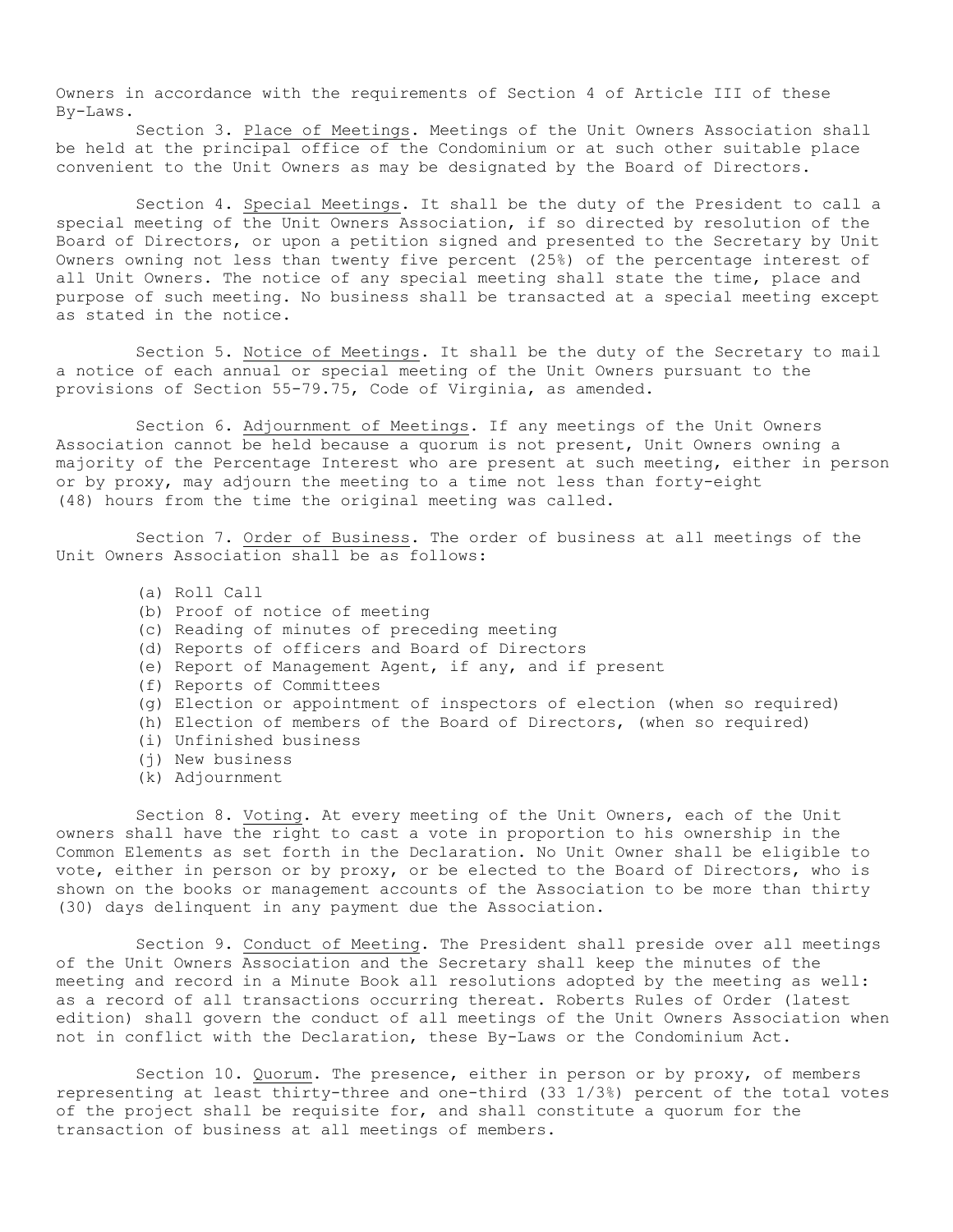## ARTICLE III

## BOARD OF DIRECTORS

Section 1. Number and Qualification. The affairs of the Condominium shall be governed by a Board of Directors. Until units representing 75% or more of the undivided interests in the Common Elements of all units shall have been sold by the Declarant and such sales fully settled by the Purchasers, or until two years after the date the Declaration is recorded, whichever occurs sooner, and thereafter until their successors shall have been elected by the Unit Owners, the Board of Directors shall be designated and appointed by the Declarant. The initial Board of Directors so designated and appointed by the Declarant shall be composed of not less than three (3) nor more than five (5) persons, who may be, but are not required to be, officers, directors, or designees of the Declarant, Unit Owners or spouses of Unit Owners, or mortgagees (or designees of mortgagees) of Units. The first Board of Directors elected at the first annual meeting shall consist of five (5) persons all of whom must be owners.

Section 2. Powers and Duties. The Board of Directors shall have all of the powers and duties necessary for the administration of the affairs of the Condominium and may do all such acts and things as are not by the Condominium Act or by these By-Laws directed to be exercised and done by the Unit Owners Association. The Board of Directors shall have the power from time to time to adopt any Rules and Regulations deemed necessary for the enjoyment of the Condominium provided such Rules and Regulations shall not be in conflict with the Condominium Act, or the Declaration, or these By-Laws. In addition to the duties imposed by these By-Laws or by any resolution of the Unit Owners Association that may hereafter be adopted, the Board of Directors shall have the power to, and be responsible for, those duties and functions set forth in Section 55-79 and 80, Code of Virginia, as amended, and those duties and functions set forth in Article II, Section 1 of these By-Laws.

Section 3. Managing Agent. The Board of Directors may employ for the Condominium a professional Managing Agent at a compensation established by the Board of Directors, to perform such duties and services as the Board of Directors shall authorize; provided, however, that any such professional Management Contract may not be entered into for a term exceeding two (2) years, and provided further that such Management Contract may be terminated for cause upon sixty (60) days written notice.

Section 4. Election and Term of Office. At the first annual meeting of the Unit Owners Association, after the period of Declarant control, as provided in Article II, Section 3 of these By-Laws, the Unit Owners shall elect three (3) Directors who each must be a Unit Owner of a unit within the Condominium. The two persons receiving the highest number of votes shall serve for a term of three (3) years, the two persons receiving the next highest number of votes shall serve for a term of two (2) years, and the person receiving the next highest number of votes shall serve for a term of one (1) year.

At the expiration of the initial term of office 'of each respective member of the Board of Directors, his successor shall be elected in the same manner as hereinbefore provided to serve for a term of three (3) years. The members of the Board of Directors shall hold office until their respective successors shall have been elected by the Unit Owners Association.

Section 5. Removal of Members of the Board of Directors. At any regular or special meeting of the Unit Owners Association duly called, (but only at or after the first annual meeting subsequent to the period of Declarant control) any one or more of the Board of Directors may be removed with or without cause by a majority of the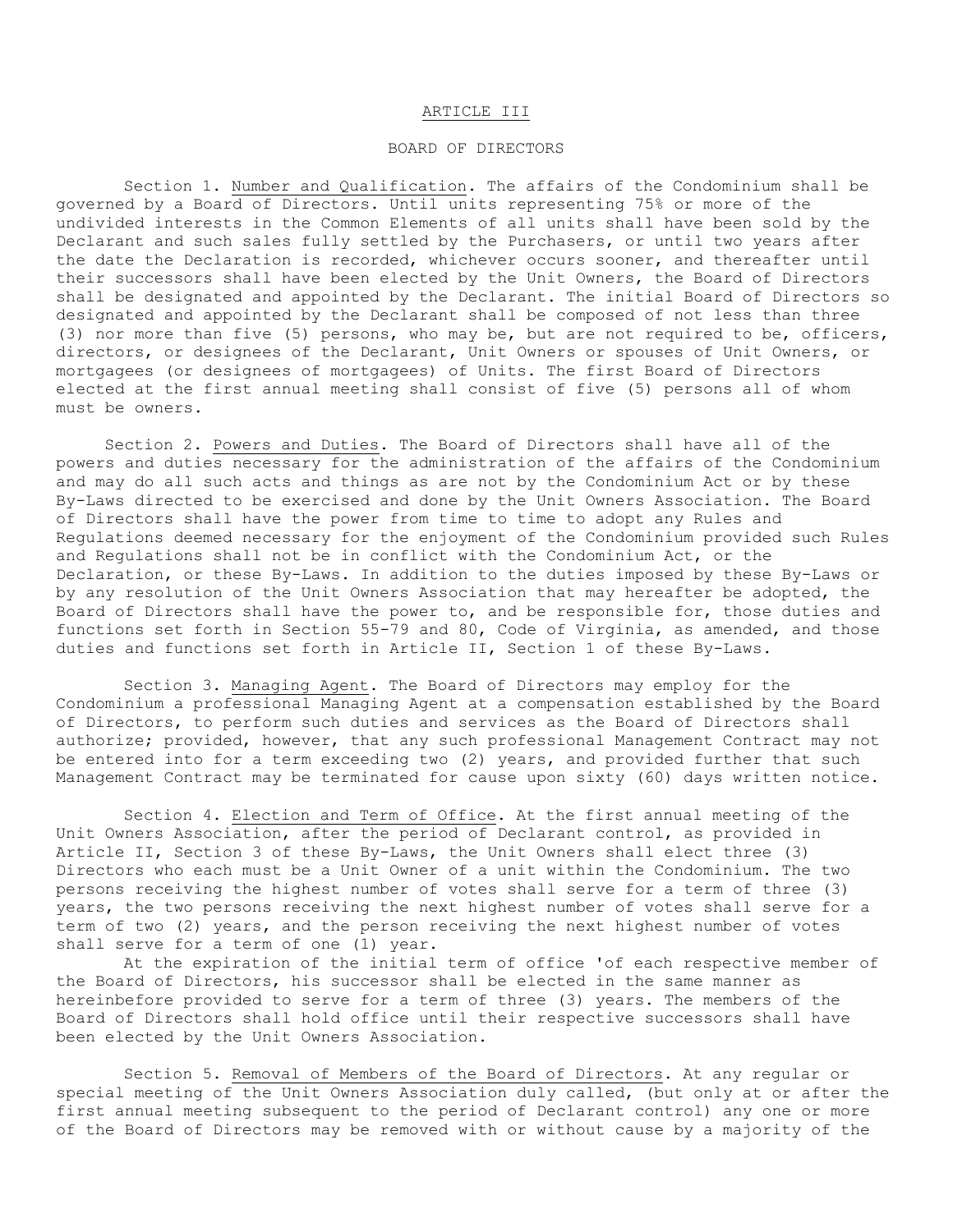Unit Owners and a successor shall then and there be elected to fill the vacancy thus created. Any Director whose removal has been proposed by the Unit Owners shall be given at least ten (10) days' notice of the calling of the meeting and the purpose thereof and he shall be given an opportunity to be heard at the meeting.

Section 6. Vacancies: Vacancies in the Board of Directors caused by any reason other than the removal of a Director by a vote of the Unit Owners Association shall be filled by a vote of a majority of the remaining Directors at a special meeting of the Board of Directors held for that purpose, promptly after the occurrence of any such vacancy, and each person so elected shall be a member of the Board of Directors until a successor shall be elected at the next annual meeting of the Unit Owners Association.

Section 7. Organization Meeting. The date of the first meeting of the members of the Board of Directors elected at the annual meeting of the Unit Owners Association shall be determined by the Board immediately following the Unit Owners Association meeting and no further notice shall be necessary to the newly elected members of the Board of Directors. Such meeting shall occur within 30 days.

Section 8. Regular Meetings. Regular meetings of the Board of Directors shall be held at such place and time as shall be determined from time to time by a majority of the Directors. Notice of regular meetings of the Board of Directors shall be given to each Director personally, by mail, telephone, or telegraph, at least three (3) business days prior to the day named for such meetings.

Section 9. Special Meetings. Special meetings of the Board of Directors may be called by the President on three (3) business days' notice to each director, given personally, by mail, telephone, or telegraph, which notice shall state the time, place and purpose of the meeting. Special meetings of the Board of Directors shall be called by the President or Secretary in like manner and on like notice on the written request of at least two (2) directors.

Section 10. Waiver of Notice. Any director may, at any time, in writing, waive notice of any meeting of the Board of Directors, and such waiver shall be deemed equivalent to the giving of such notice. Attendance by a director at any meeting of the Board of Directors shall constitute a waiver of notice by him of the time and place of such meeting. If all directors are present at any meeting of the Board of Directors, no notice shall be required and any business may be transacted at such meeting.

Section 11. Fidelity Bonds. The Board of Directors may require adequate fidelity bonds for all officers, and employees of the Condominium handling or responsible for Condominium funds. The premiums of such bonds shall constitute a Common Expense.

Section 12. Compensation. No director shall receive any compensation from the Condominium for exercising his duties and obligations as a Director. Directors, however, may be reimbursed for expenses incurred in connection with the performance of their duties in accordance with guidelines adopted from time to time by the Unit Owners Association.

Section 13. Conduct of Meetings. The President shall preside over all meetings of the Board of Directors and the Secretary shall keep a Minute Book of the Board of Directors recording therein all resolutions adopted by the Board of Directors and a record of all transactions and proceedings occurring at such meetings. Roberts Rules of Order (latest edition) shall govern the conduct of the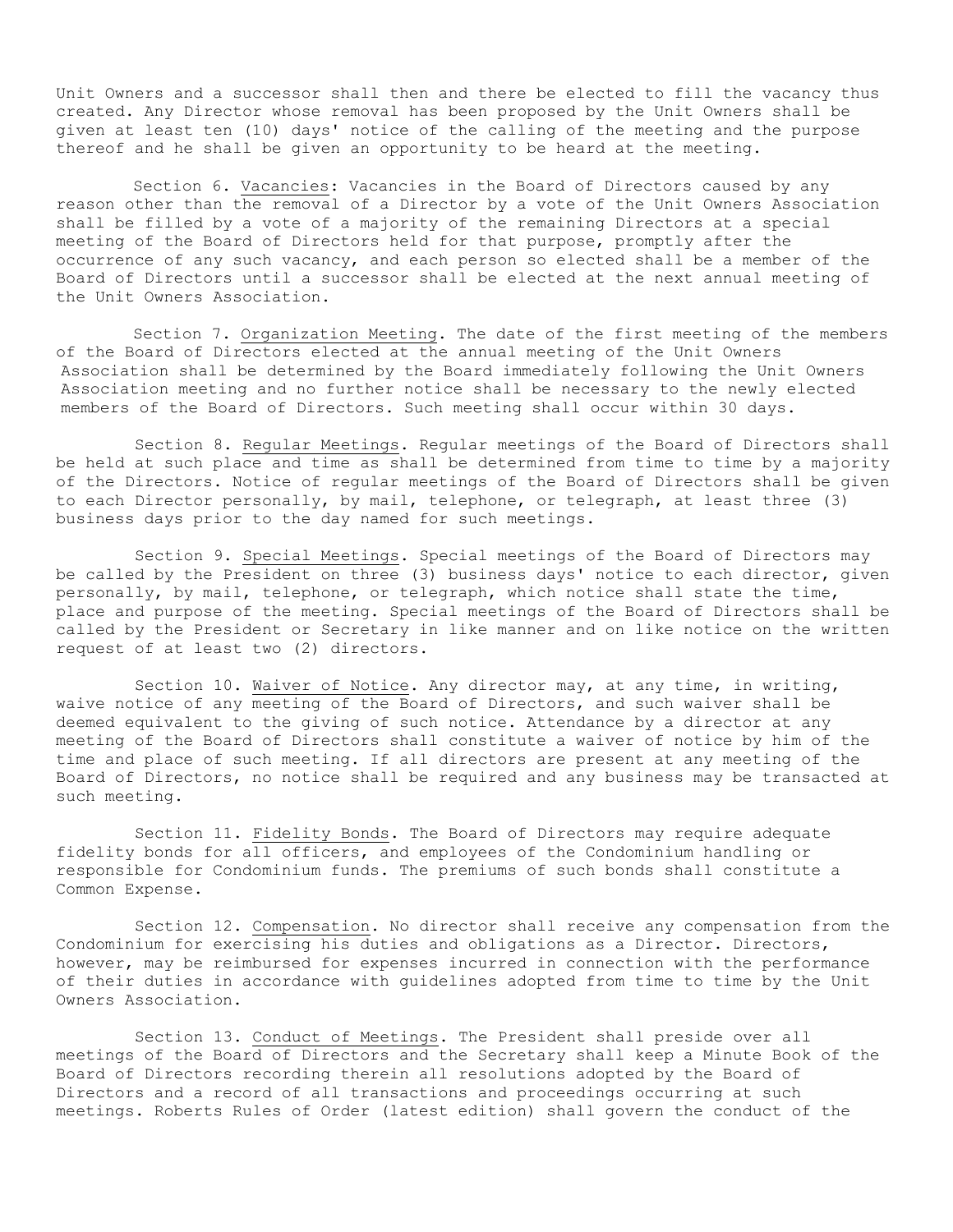meetings of the Board of Directors when not in conflict with the Declaration, these By-Laws or the Condominium Act.

Section 14. Action Without Meeting. Any action by the Board of Directors required or permitted to be taken at any meeting may be taken without a meeting if all of the members of the Board of Directors shall individually or collectively consent in writing to such action. Such written consent or consents shall be filed with the minutes of the proceedings of the Board of Directors.

## ARTICLE IV

## **OFFICERS**

Section 1. Designation. The principal officers of the Condominium shall be the President, Vice President, the Secretary and the Treasurer, all of whom shall be elected by the Board of Directors and all of whom shall be Unit Owners. The Board of Directors may appoint an assistant treasurer, an assistant secretary, and such other officers as in its judgment may be necessary. The President and Treasurer, but no other officer, shall be required to be members of the Board of Directors.

Section 2. Election of Officers. The officers of the Condominium shall be elected annually by the Board of Directors at the organization meeting of each new Board of Directors and shall hold office at the pleasure of the Board of Directors and until a successor is elected.

Section 3. Removal of Officers. Upon the affirmative vote of a majority of the members of the Board of Directors, any officer may be removed, either with or without cause, and his successor may be elected at any regular meeting of the Board of Directors, or at any special meeting of the Board of Directors.

Section 4. President. The President shall be the chief executive officer of the Condominium. He shall preside at all meetings of the Unit Owners Association and of the Board of Directors. He shall have all of the general powers and duties which are incident to the office of President of a stock corporation organized under the Virginia Stock Corporation Act, including, but not limited to, the power to appoint committees from among the Unit Owners from time to time as he may in his discretion decide is appropriate to assist in the conduct of the affairs of the Condominium.

Section 5. Vice President. The Vice President shall take the place of the President and perform his duties whenever the President shall be absent or unable to act. If neither the President nor the Vice President is able to act, the Board of Directors shall appoint some other member of the Board of Directors to act in the place of the President, on an interim basis. The Vice President shall also perform such other duties as shall from time to time be imposed upon him by the Board of Directors or by the President.

Section 6. Secretary. The Secretary shall keep the minutes of all meetings of the Unit Owners Association and of the Board of Directors; he shall have charge of such books and papers as the Board of Directors may direct, and he shall, in general, perform all the duties incident to the office of the Secretary of a stock corporation organized under the Virginia Stock Corporation Act.

Section 7. Treasurer. The Treasurer shall have the responsibility for Condominium funds and securities and shall be responsible for keeping full and accurate financial records and books of account showing all receipts and disbursements, and for the preparation of all required financial data; he shall be responsible for the deposit of all monies and other valuable effects in the name of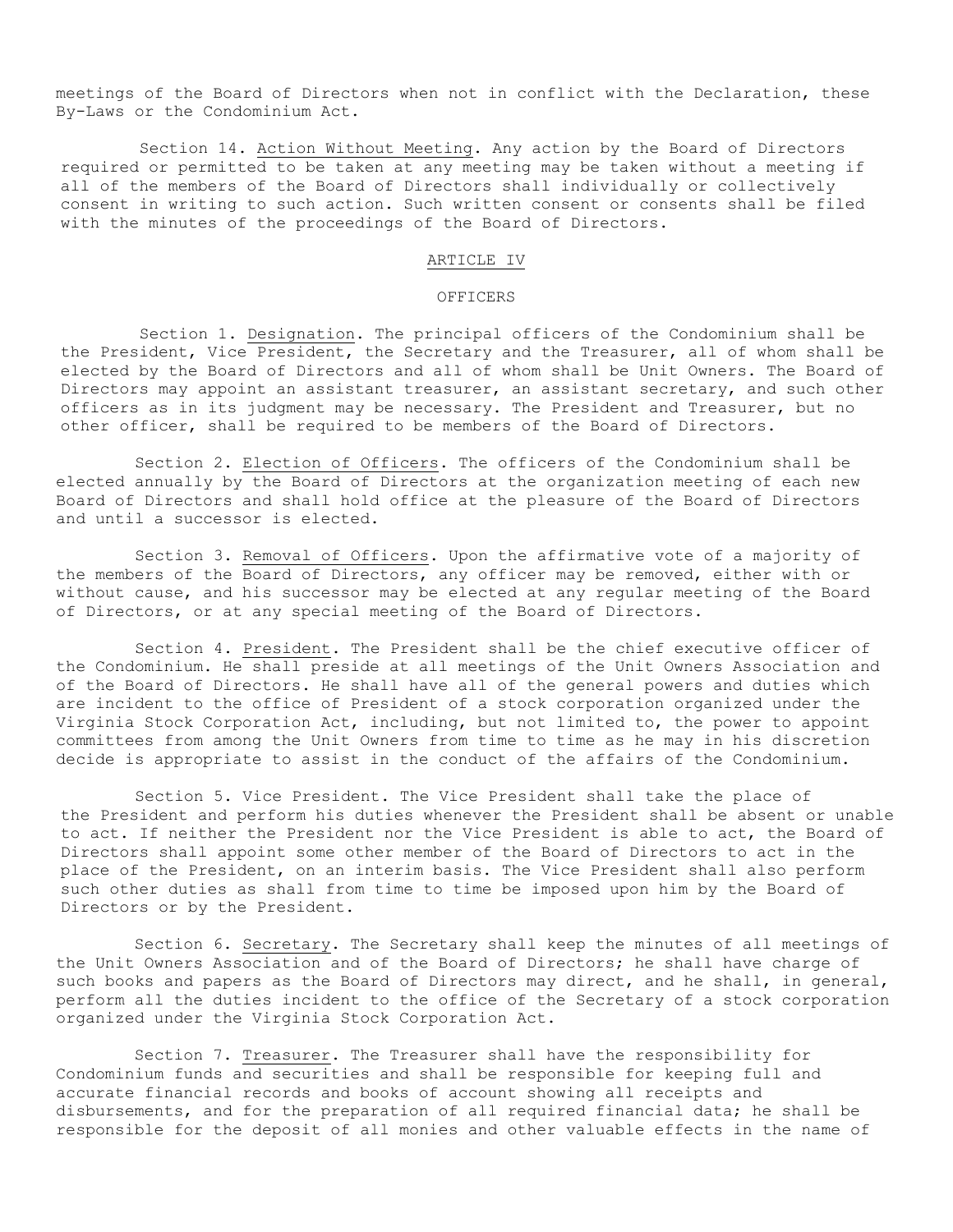the Board of Directors, or the Managing Agent, in such depositories as may from time to time be designated by the Board of Directors.

Section 8. Agreements, Contracts, Deeds, Checks, Etc. All agreements, contracts, deeds, leases, checks and other instruments of the Condominium shall be executed by any two (2) officers of the Condominium, or by such other person or persons as may be designated by the Board of Directors.

Section 9. Compensation of Officers. No officer shall receive any compensation from the Condominium solely for exercising his duties and obligations as an officer. Officers, however, may be reimbursed for expenses incurred in connection with the performance of their duties in accordance with guidelines adopted from time to time by the Unit Owners Association.

## ARTICLE V

# LIABILITY AND INDEMNIFICATION OF OFFICERS AND DIRECTORS

Section 1. Liability and Indemnification of Officers and Directors. The Unit Owners Association shall indemnify every officer and director of the Condominium against any and all expenses, including counsel fees, reasonably incurred by or imposed upon any officer or director in connection with any action, suit or other proceeding (including settlement of any suit or proceeding if approved by the then Board of Directors of the Condominium) to which he may be a party by reason of being or having been an officer or director of the condominium whether or not such person is an officer or director at the time such expenses are incurred. The officers and directors of the Condominium shall not be liable to the Unit Owners for any mistake of judgment, negligence, or otherwise, except for their own individual willful misconduct or bad faith. The officers and directors of the Condominium shall have no personal liability with respect to any contract or other commitment made by them, in good faith, on behalf of the condominium project (except to the extent that such officer or director may also be an owner of a condominium unit) and the Condominium shall indemnify and forever hold each such officer and director free and harmless against any and all liabilities to others on account of any such contract or commitment. Any right to indemnification provided for herein shall not be exclusive of any other rights to which any officer or director of the Condominium, or former officer or director of the Condominium, may be entitled.

Section 2. Common or Interested Directors. The Directors shall exercise their powers and duties in good faith and with a view to the interests of the condominium project. No contract or other transaction between the Condominium and one or more of its Directors, or between the Condominium and any corporation, firm or association (including the Declarant) in which one or more of the Directors of the Condominium are directors or officers or are pecuniarily or otherwise interested, is either void or voidable because such Director or Directors are present at the meeting of the Board of Directors or any committee thereof which authorizes or approves the contract or transaction, or because his or their votes are counted for such purposes, if any of the conditions specified in any of the following r subparagraphs exists:

(a) The fact of the common directorate or interest is disclosed or known to the Board of Directors or a majority thereof or noted in the Minutes, and the Board authorizes, approves, or ratifies such contract or transaction in good faith by a vote sufficient for the purpose; or

(b) The fact of the common directorate or interest is disclosed or known to the members, or a majority thereof, and they approve or ratify the contract or transaction in good faith by a vote sufficient for the purpose; or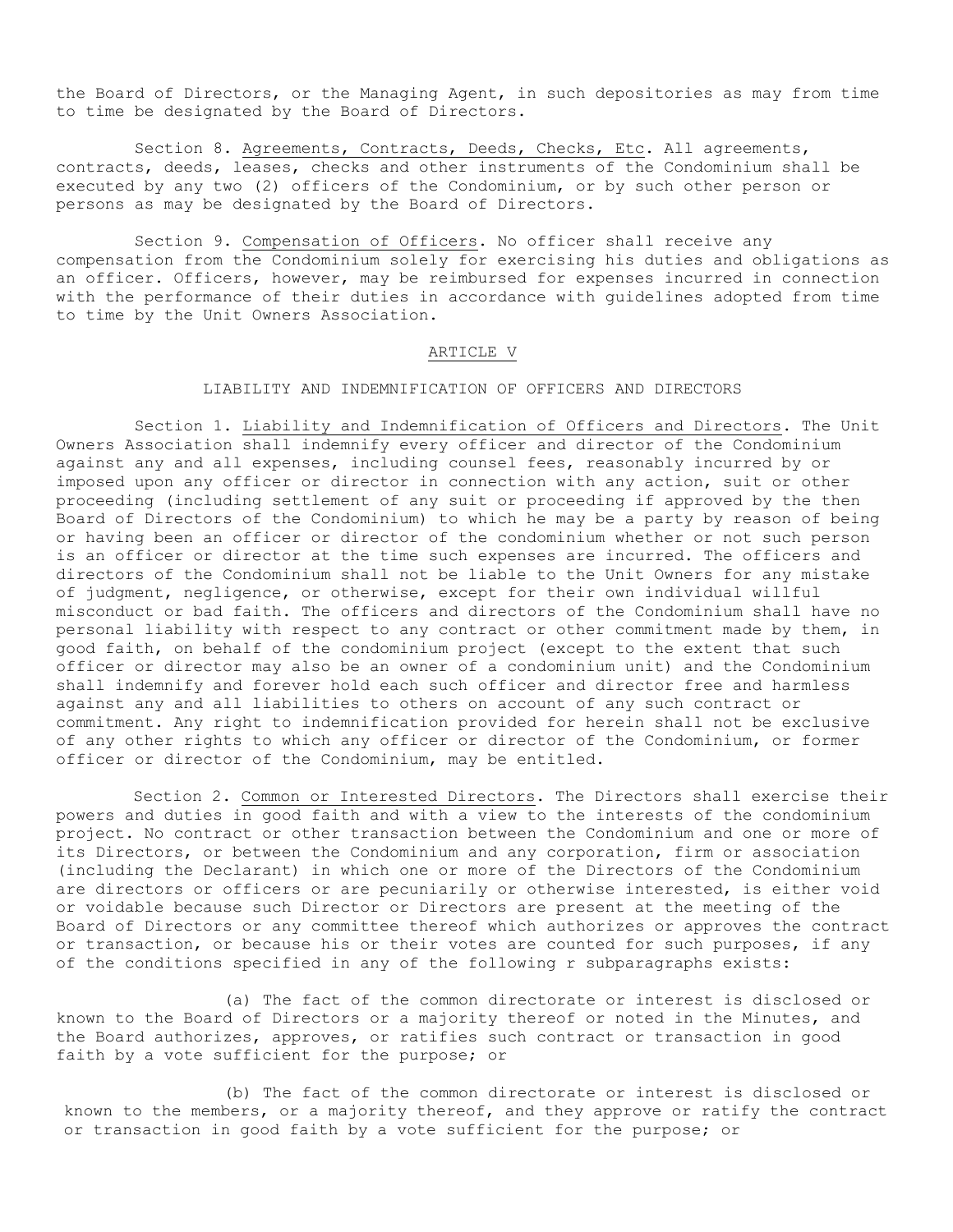(c) The contract or transaction is commercially reasonable to the Condominium at the time it is authorized, ratified, approved or executed.

Common or interested Directors may be counted in determining the presence of a quorum of any meeting of the Board of Directors or committee thereof which authorizes, approves or ratifies any contract or transaction, and may vote thereat to authorize any contract or transaction with like force and effect as if he were not such director or officer of such Condominium or not so interested.

#### ARTICLE VI

### OPERATION OF THE PROPERTY

Section 1. Determination of Common Expenses and Assessments Against Unit Owners.

(a) Fiscal Year. The fiscal year of the Condominium shall consist of the twelve (12) month period commencing on January 1st of each year and terminating on December 31st of the same year, or as the same may be changed hereafter by the Board of Directors of the Unit Owners Association of ROSSLYN HEIGHTS, EAST, A CONDOMINIUM.

(b) Preparation and Approval of Budget. Each year on or before the first day of the fiscal year, the Board of Directors shall adopt a budget for the Condominium containing an estimate of the total amount which it considers necessary to pay the cost of utility services, maintenance, management, operation, repair and replacement of the Common Elements and those parts of the Units as to which the Board of Directors has all powers and responsibility with regard to maintenance, repair, renovation, restoration and replacement, and the cost of wages, materials, insurance premiums, services, supplies and other expenses that may be declared to be Common Expenses by the Condominium Act, these By-Laws or a Resolution of the Unit Owners Association, and which will be required during the ensuing fiscal year for the administration, operation, maintenance and repair of the Condominium and the rendering to the Unit Owners of all related services. The Budget may also include:

(i) The cost of maintenance or repair of any condominium unit in the event such maintenance or repair is reasonably necessary in the discretion of the Board of Directors to protect the common elements or to preserve the appearance or value of the condominium project or is otherwise in the interest of the general welfare of all owners of the condominium units; provided, however, that no such maintenance or repair shall be undertaken without a resolution by the Board of Directors and not without reasonable written notice to the owner of the condominium unit proposed to be maintained and provided further that the cost thereof shall be assessed against the condominium unit on which such maintenance or repair is performed and, when so assessed, a statement for the amount thereof shall be rendered promptly to the then owner of said condominium unit at which time the assessment shall become due and payable and a continuing lien and obligation of said owner in all respects as provided in Article XI of these By-Laws. The cost of the maintenance or repair of those parts of the units to which the Board of Directors has all powers and responsibility with regard to maintenance, repair, renovation, restoration and replacement shall not be a cost controlled by the terms of this sub-paragraph (i).

(ii) Any amount necessary to discharge any lien or encumbrance levied against the condominium project, or any portion thereof, which may, in the opinion of the Board of Directors, constitute a lien against the common elements rather than the interest therein of the owner of any individual condominium unit.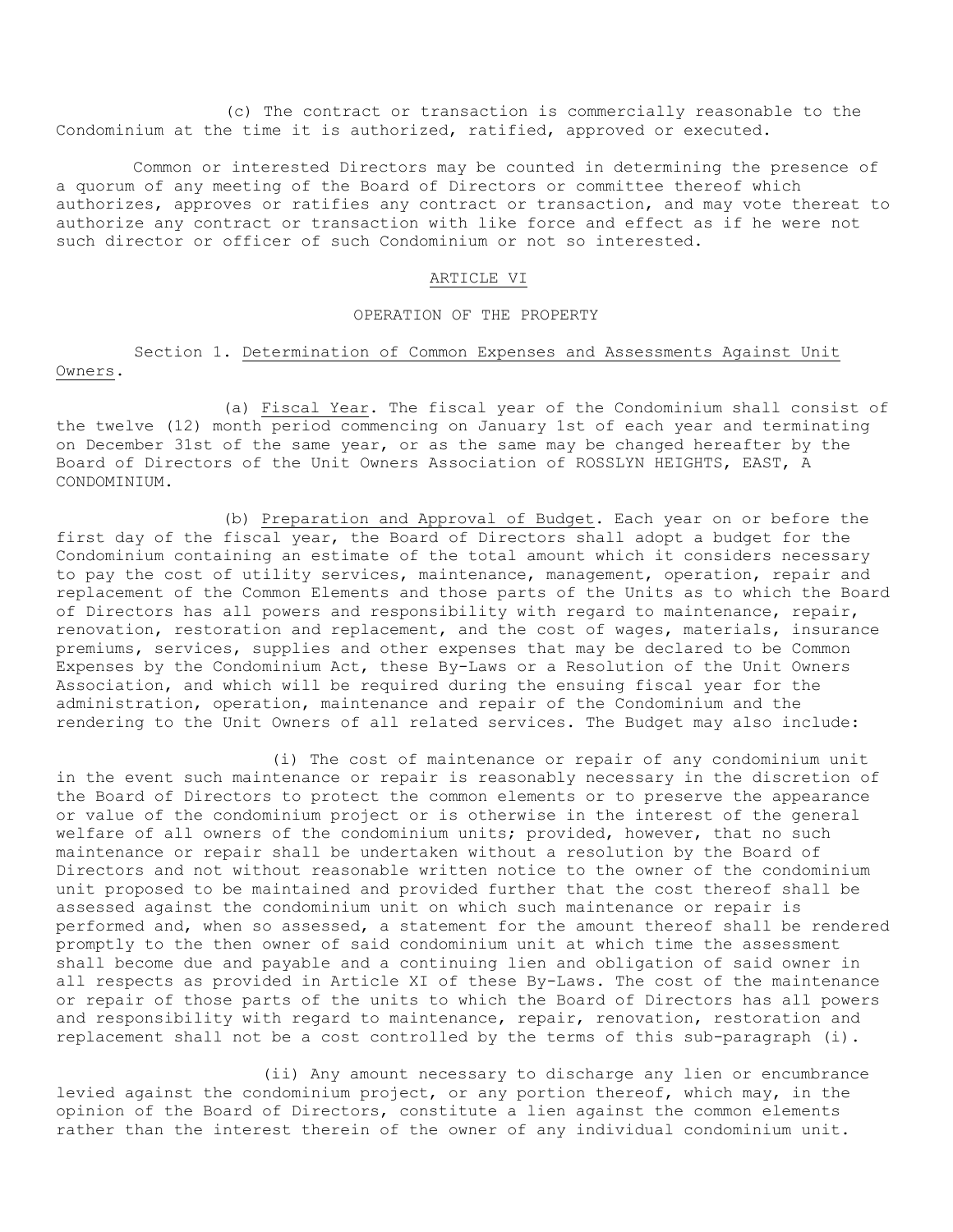(iii) Such budget may also include such reasonable amounts as the Board of Directors considers necessary to provide working funds for the Condominium, a general operating reserve, or reserves for contingencies and replacements.

(c) The Board of Directors shall send to each Unit Owner a copy of the budget, in a reasonably itemized form which sets forth the amount of the Common Expenses payable by each Unit Owner, at least ten (10) days prior to the beginning of the fiscal year to which the budget applies. The said budget shall constitute the basis for determining each Unit Owner's contribution for the Common Expenses of the Condominium.

(d) Assessment and Payment of Common Expenses. The total amount of the estimated funds required for the operation of the Property set forth in the budget for the fiscal year adopted by the Board of Directors shall be assessed against each Unit Owner in proportion to his respective Undivided Interest in the, Common Elements, and shall be a lien against each Unit Owners' Unit as provided in the Condominium Act as set forth in Section 55-79.84. On or before the first day of each fiscal year, and the first day of each succeeding eleven (11) months in such fiscal year, such Unit Owner shall be obligated to pay to the Board of Directors or the Managing Agent (as determined by the Board of Directors), one-twelfth (1/12) of the assessment for such fiscal year made pursuant to the foregoing provisions. Within sixty (60) days after the end of each fiscal year, an audited accounting of the common expenses for such fiscal year actually incurred and paid, together with a tabulation of the amounts collected pursuant to the budget adopted by the Board of Directors for such fiscal year, and showing the net amount collected pursuant to the actual expenditures plus reserves shall be made available for and shall be supplied to all Unit Owners. Any amount accumulated in excess of the amount required for actual expenses and reserves may, if the Board of Directors deems it advisable, be credited according to each Unit Owner's Undivided Interest in the Common Elements to the installments due in the succeeding months of that fiscal year.

In the event any legal action is required to collect assessments hereunder, then and at the direction of the Board of Directors, the entire balance of assessments due on account of said unit for the remainder of the fiscal year shall be due in full.

(e) Pursuant to Section 55-79.83(b) of the Condominium Act, any common expenses benefitting less than all of the condominium units or caused by the conduct of all those entitled to occupy the same or by their licensees or invitees shall be specifically assessed against the condominium unit or units involved, in accordance with such reasonable provisions as may be made by the Board of Directors for such case.

Pursuant to Section 55-79.83 (b) of the Condominium Act, that part of the total assessments provided for in paragraph (d), Article VI, which is required for expenses on account of water and sewer, trash, interior unit repair**,** limited common elements repair and for insurance (provided, however, that the Declarant maintains insurance under a "Builder's Risk" policy), is a common expense benefitting less than all of the condominium units, or is an expense caused by the conduct of those entitled to occupy the same, or by their licensees or invitees, and shall not be assessed against completed units owned by the Declarant which have not been initially occupied. The said common expenses benefitting less than all of the condominium units or caused by the conduct of those entitled to occupy the same, or by their licensees or invitees shall be assessed against each owner of a unit other than a unit owned by the Declarant which has not been initially occupied in the same proportion as his respective Undivided Interest in the common elements bears to the total of the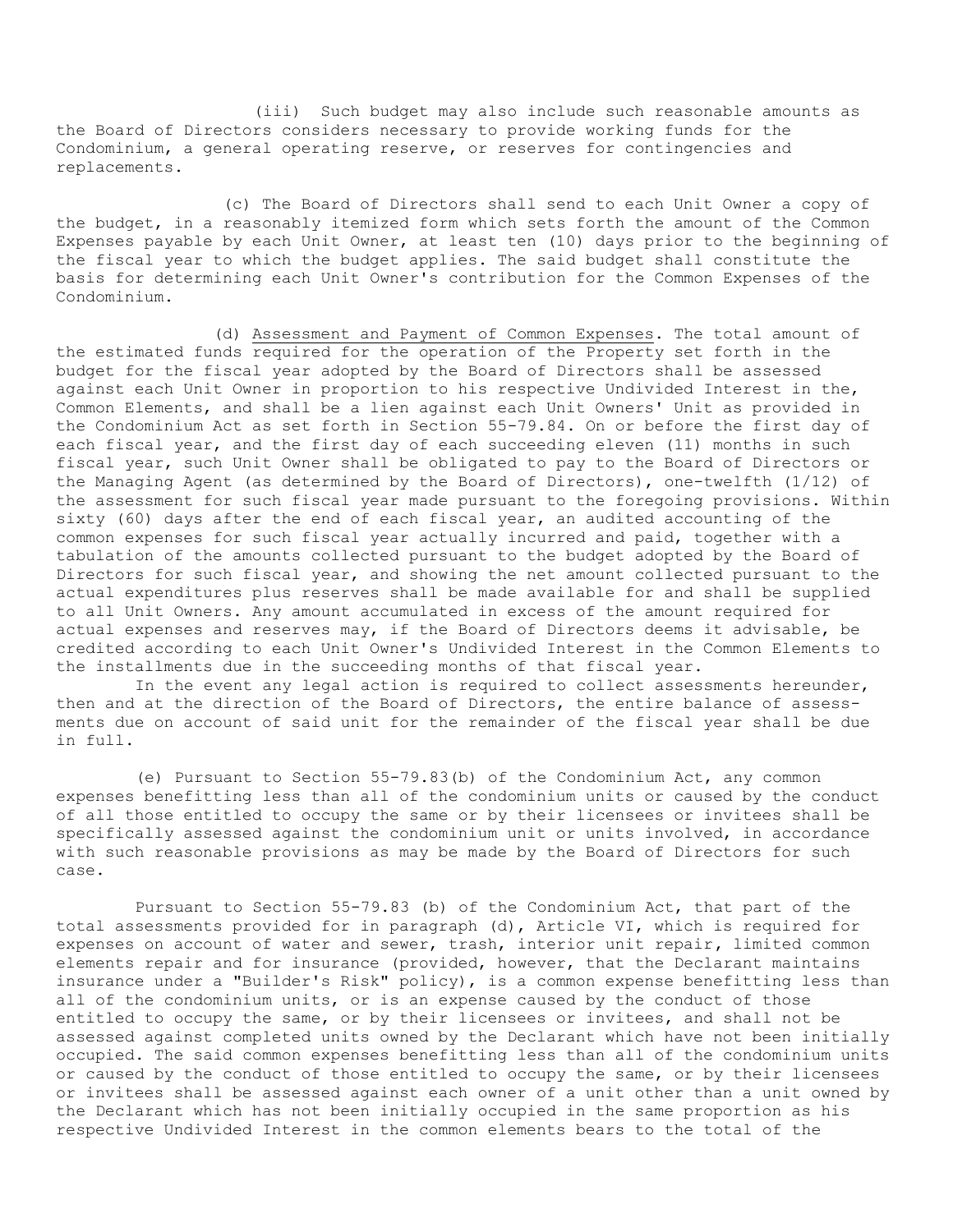Undivided Interests in the common elements of all owners of units other than a unit owned by the Declarant which has not been initially occupied and shall be a lien against each such unit owner's unit as provided in Section 55-79.84 of the Condominium Act.

The payment of and collection of the assessment made pursuant to the foregoing provisions shall be in accordance with the terms providing for the payment and collection of assessments in these By-Laws and the Condominium Act, including without limitation, the right reserved by the Board of Directors to accelerate payment of assessments and the right to recover attorney's fees and costs.

(f) Reserves. The Board of Directors may build up and maintain reasonable reserves for working capital, operations, contingencies and replacements. Extraordinary expenditures not originally included` in the annual budget which may become necessary during the year shall be charged first against reserves. If the reserves are inadequate for any reason, including non-payment of any Unit Owner's assessment, the Board of Directors may at any time levy a further assessment, which shall be assessed against the condominium units in proportion to the number of votes in the Unit Owners Association appertaining to each such units, and which may be payable in a lump sum or in installments as the Board of Directors may determine. The Board of Directors shall serve notice of any such further assessment on all Unit Owners by a statement in writing giving the amount and reason therefore, and such further assessment shall, unless otherwise specified in the notice become effective with the next monthly payment which is due after the delivery or mailing of such notice of further assessment. All Unit Owners shall be obligated to pay the adjusted monthly amount or, if the additional assessment is not payable in installments, the amount of such assessment. The payment and collection of the assessment made pursuant to the foregoing provisions shall be in accordance with the terms providing for payment and collection of assessments in these By-Laws and the Condominium Act, including without limitation, the right reserved to the Board to accelerate payment of assessments and the right to recovery of attorney's fees and costs.

(g) Repair and Replacement Reserve. The Board of Directors shall obtain from members contributions to capital on a regular basis, which contributions will be used to establish a replacement and repair reserve. Such contributions shall be paid monthly and be in an amount to be designated from time to time by the Board of Directors and which shall not be less than five (5%) percent of the aggregate monthly installments levied pursuant to the provisions of this Article VI. Such funds shall be conclusively deemed to be a common expense. Such funds shall be deposited in a special account with a lending institution, the accounts of which are insured by an agency of the United States of America, or may, in the discretion of the Board of Directors, be invested in obligations of, or fully guaranteed as to principal by, the United States of America. The replacement reserve may be expended only for the purpose of the replacement and repair of the Common Elements; the replacement and repair of those parts of units as to which the Board of Directors has all powers and responsibility with regard to maintenance, repair, renovation, restoration and replacement; and the replacement and repair of equipment of the condominium as designated by the Board of Directors of the corporation using prescribed corporate accounting procedures. The amounts required to be allocated to the replacement reserve may be reduced by appropriate resolution of the Board of Directors, upon the accumulation in such replacement reserve of a sum equal to the full replacement value of the items required for repair and replacement. Full replacement value shall be annually determined by the Board of Directors for casualty insurance purposes. The proportionate interest of any member in any replacement reserve shall be considered an appurtenance of his condominium unit and shall not be separately withdrawn, assigned or transferred or otherwise separated from the condominium unit to which it appertains and shall be deemed to be transferred with such condominium unit. The payment and collection of the assessment made pursuant to the foregoing provisions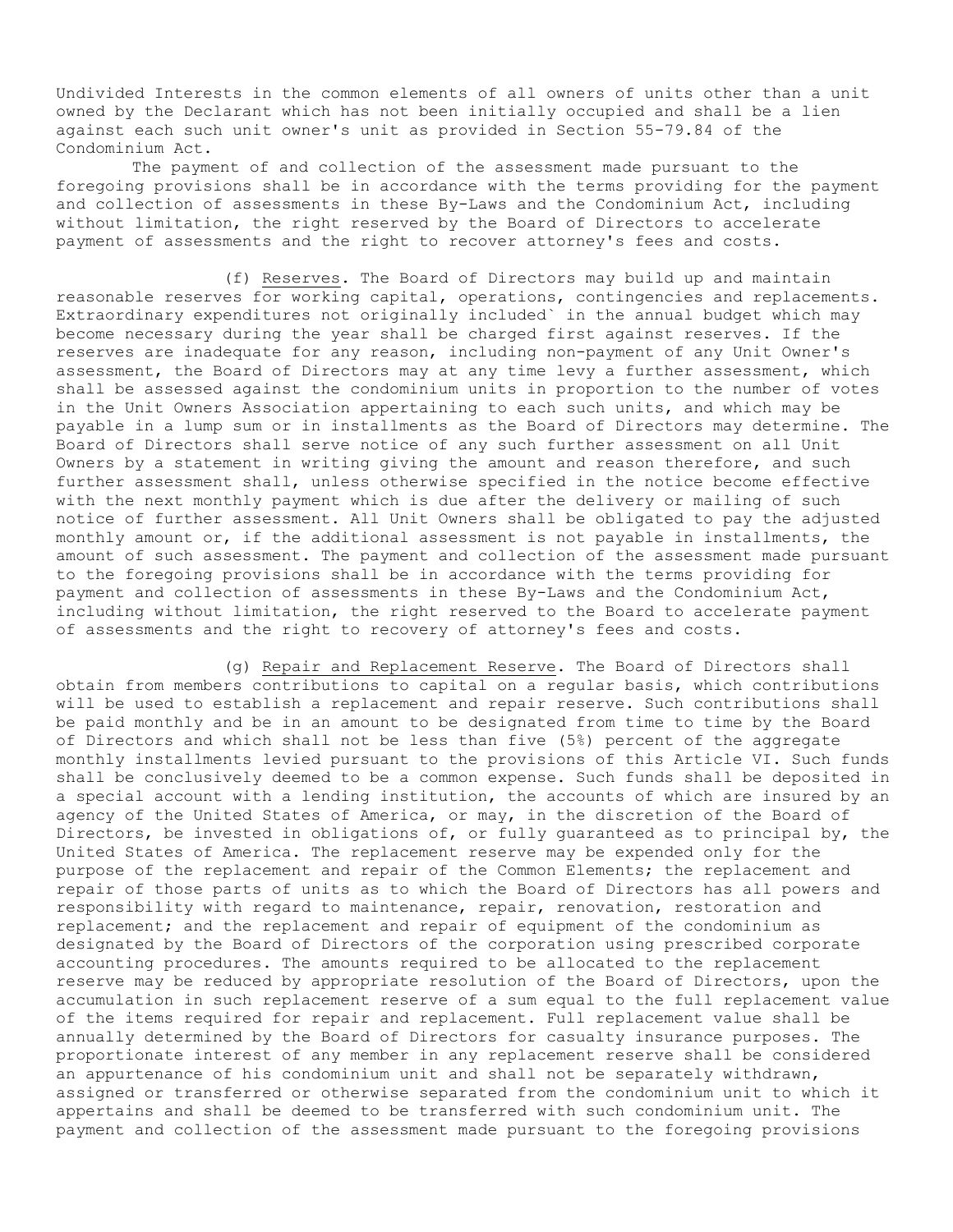shall be in accordance with the terms providing for payment and collection of assessments in these By-Laws and the Condominium Act, including without limitation, the right reserved to the Board to accelerate payment of assessments and the right to recovery of attorney's fees and costs.

(h) Initial Assessment. When the initial Board of Directors, elected or designated pursuant to these By-Laws, takes office, it shall determine the budget as defined in this Section for the period commencing thirty (30) days after their election or designation and ending on the last day of the fiscal year in which their election or designation occurs. Assessments shall be levied against the Unit Owners during said period as provided in Paragraph (d) of this Section. The Board of Directors will levy an "initial assessment" against the initial purchaser at the time he settles on his purchase contract. Such initial assessment shall be in an amount equal to two (2) months regular assessments, and shall be utilized for commencing the business of the Unit Owners Association and providing the necessary working fund for it. In addition to the foregoing initial assessment, the Board of Directors will levy against the initial purchaser at the time he settles on his purchase contract, a partial assessment in an amount equal to one monthly assessment, prorated, from the date of settlement to the end of the calendar month in which the settlement occurs.

(i) Effect of Failure to Prepare or Adopt Budget. The failure or delay of the Board of Directors to prepare or adopt the annual budget for any fiscal year shall not constitute a waiver or release in any manner of a Unit Owner's obligation to pay his allocable share of the Common Expenses as herein provided, whenever the same shall be determined, and in the absence of any annual, budget or adjusted budget, each Unit Owner shall continue to pay the monthly charge at the then existing monthly rate established for the previous fiscal period until the new annual or adjusted budget shall have been mailed or delivered.

(j) Accounts. All sums collected by the Board of Directors with respect to assessments against the Unit Owners may be co-mingled into a single fund, but shall be identified and accounted for each Unit Owner in accordance with his Undivided Interest in the Common Elements.

Section 2. Payment of Common Expenses. All Unit Owners shall be obligated to pay the Common Expenses assessed by the Board of Directors pursuant to the provisions of Section 1 of this Article VI and such expenses not paid by the 15th day of each month shall be in default. No Unit Owner shall be liable for the payment of any part of the Common Expenses assessed against his Unit subsequent to a sale, transfer or other conveyance by him of such Unit. The purchaser of a Unit shall be jointly and severally liable with the selling Unit Owner for all unpaid assessments against the latter for his proportionate share of the Common Expenses up to the time of conveyance, without prejudice to the purchaser's right to recover from the selling Unit Owner the amounts paid by the purchaser therefore. Any Unit Owner may be entitled to a statement from the Board of Directors or Managing Agent setting forth the amount of the unpaid assessments against the Unit Owner pursuant to Section 55-79.84 (h) of the Code of Virginia, as amended. Provided, further, that if a mortgagee of a first mortgage of record obtains title to a Unit as a result of a foreclosure of a first mortgage, such purchaser, its successors and assigns, shall not be liable for, and such Unit shall not be subjected to a lien for the payment of Common Expenses assessed prior to the acquisition of title of such Unit by such purchaser pursuant to the foreclosure sale. Such unpaid share of Common Expenses assessed prior to the acquisition of title to such Unit by such purchaser pursuant to the foreclosure sale shall be collectible from all Unit Owners, including the purchaser of the foreclosure sale in proportion to their respective Undivided Interests in the Common Elements.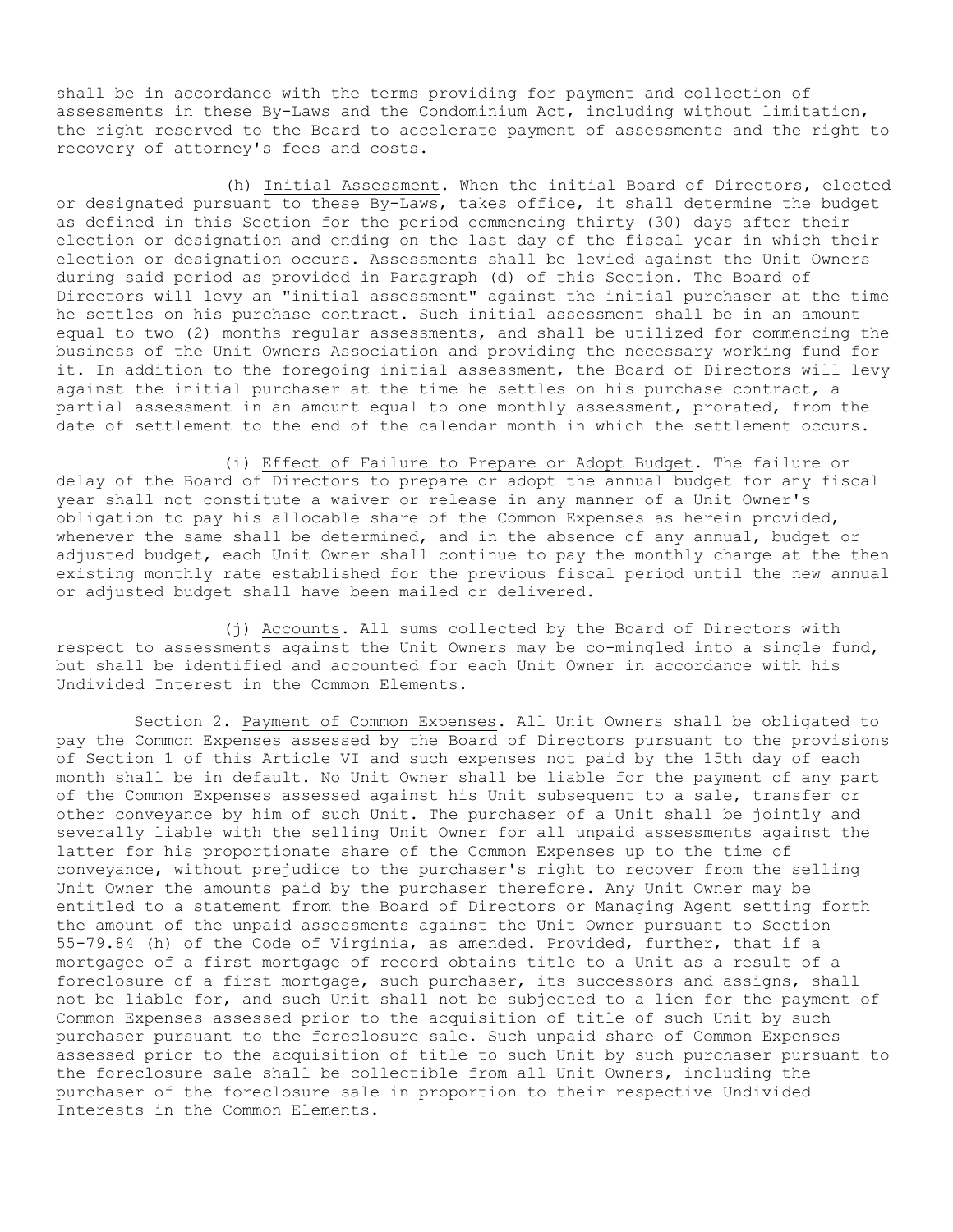Section 3. Collection of Assessments. The Board of Directors shall take prompt action to collect any assessments for Common Expenses due from any Unit Owner which remain unpaid for more than thirty (30) days from the date due for payment thereof. Such collection shall be pursuant to the provisions of Section 55-79.84.

Section 4. Additions, Alterations, or Improvements by the Board of Directors. Except for the initial Board of Directors established pursuant to Article III, Section 1, whenever in the judgment of the Board of Directors the Common Elements shall require additions, alterations or improvements costing in excess of FIVE THOUSAND (\$5,000.00) DOLLARS, the making of such additions, alterations or improvements shall be approved by Unit Owners of Units to which a majority of the votes in the Unit Owners Association appertain and the Board of Directors shall proceed with such additions, alterations or improvements and shall assess all Unit Owners for the cost thereof as a Common Expense. Any additions, alterations or improvements costing FIVE THOUSAND DOLLARS or less may be made by the Board of Directors without approval of the Unit Owners and the cost thereof shall constitute part of the Common Expenses. Notwithstanding the foregoing, if in the opinion of not less than two (2) members of the Board of Directors, such additions, alterations or improvements are exclusively or substantially exclusively for the benefit of the Unit Owner or Unit Owners requesting the same, such requesting Unit Owner or Unit Owners shall be assessed therefore in such proportion as they jointly approve, or if they are unable to agree thereon, in such proportions as may be determined by the Board of Directors.

Section 5. Additions, Alterations or Improvements by Unit Owners. No Unit Owner shall make any alteration in or to his Unit, or to a portion, if any, of a building contained within the vertical boundaries of his unit, except as provided in Section 55-79.68, Code of Virginia, as amended.

Section 6. Use of Common Elements. Unit Owners, tenants, guests and invitees shall not place or cause to be placed in the Common Areas or facilities, any furniture, packages or objects of any kind which would tend to unreasonably obstruct or interfere with the proper use of such Common Areas or common facilities by other Unit Owners. The stairways shall be used for no purpose other than for normal transit through them.

Section 7. Duty to Maintain. Except for maintenance requirements herein imposed upon the Unit Owners Association, if any, the owner of any condominium unit shall, at his own expense, maintain the interior of his condominium unit and any and all equipment, appliances, fixtures, glass portion of windows or doors therein situate, and its other appurtenances, including without limitation any balcony, terrace, patio or garden appurtenant to such condominium unit and designated on the Record Plat as a limited common element reserved for exclusive use by the owner of a particular condominium unit, in good order, condition and repair free and clear of ice and snow, and in a clean and sanitary condition. In addition to the foregoing, the owner of any condominium unit shall at his own expense, maintain, repair or replace secondary electrical fixtures and lines, and heating and air-conditioning equipment, whether within or without the unit so long as it serves one unit, light fixtures, refrigerators, freezers, dishwashers, disposals, ranges and/or other equipment that may be in or appurtenant to such condominium unit. Secondary electrical fixtures and lines mean those systems which serve more than one unit. Primary electrical fixtures and lines, all plumbing lines, the exterior portion of outside doors, and outside doorframes shall be repaired by the Unit Owners Association. The Unit Owner of any condominium shall also, at his own expense, maintain any other limited common elements which may be appurtenant to such condominium unit and reserved for his exclusive use in a clean, orderly and sanitary condition.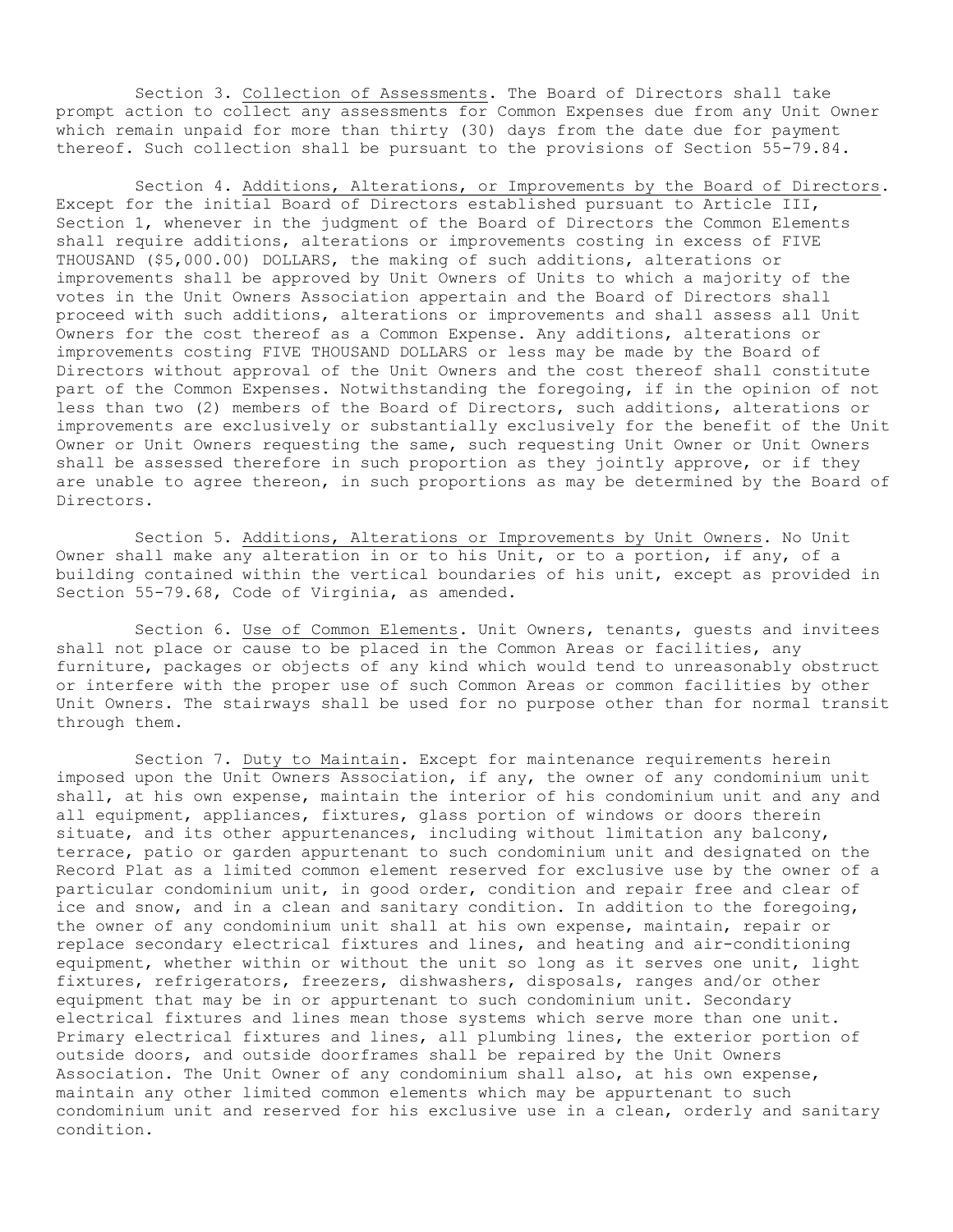Easements are reserved through each of the units for the benefit of any adjoining unit as may be required for structural repair and for electrical lines and conduits, gas lines, heating, air conditioning and ventilating ducts, water lines, drain pipes and other appurtenances to such utility systems in order to adequately serve each of such units.

There is reserved to the Unit Owners Association, or its delegate, the right of entry to any unit and an easement for access therein at such reasonable times and as reasonably necessary, in connection with any repairs, maintenance, landscaping or construction for which the Unit Owners Association is responsible, or for which any unit owner is responsible hereunder. Any damage caused by such entry shall be repaired at the expense of the Unit Owners Association. Provided, however, that if such entry is made to perform any obligations for which the unit owner is responsible, such entry and all work done shall be at the risk and expense of such unit owner.

The Board of Directors may charge each unit owner for the expense of all maintenance, repair or replacement to the common elements, or to those parts of units as to which the Unit Owners Association has, the responsibility .to maintain and repair, rendered necessary by his act, neglect or carelessness, or the act, neglect or carelessness of any agents, invitees, lessees or licensees. The payment and collection of any charge made pursuant to the foregoing provisions shall be in accordance with the terms providing for payment and collection of assessments in these By-Laws and the Condominium Act, including without limitation, the right reserved to the Board to accelerate payment of assessment and the right to recovery of attorney's fees and costs.

Section 8. Tenant Eviction. In the event that the tenant of any unit owner shall breach his lease by failing to comply with any of the terms of the Declaration, these By-Laws and the Rules and Regulations, the Board of Directors may require the unit owner to secure the eviction of his tenant.

Section 9. Windows. The owner of any condominium unit shall, at his own expense, clean, repair and maintain both the interior and exterior glass surfaces of all windows.

Section 10. Water Charges, Sewer Rents. Water shall be supplied to all of the units as a General Common Element and the Board of Directors shall pay as a Common Expense, all charges for water consumed on the property, together with all related sewer rents, if any, arising therefrom, promptly after the bills for the same shall have been rendered.

### ARTICLE VII

## INSURANCE

Section 1. The Unit Owners Association shall obtain and maintain at all times insurance, as set forth herein, including insurance against fire, with endorsement for extended coverage for the full insurable replacement value, as required by Section 55-79.81, Code of Virginia, as amended, of RADNOR [sic] HEIGHTS, EAST, A CONDOMINIUM. Such insurance shall run to the benefit of the Unit Owners Association, the respective unit owners and their respective mortgagees, as their interests may appear, which insurance shall be governed by the following provisions:

(a) The Board of Directors shall be required to obtain a single master policy covering physical damage for the entire Property under which the insurance company will issue to each Unit Owner a certificate or sub-policy specifying the portion of the master policy allocated to each Unit Owner's Unit and his Undivided Interest in the Common Elements. The master policy shall also provide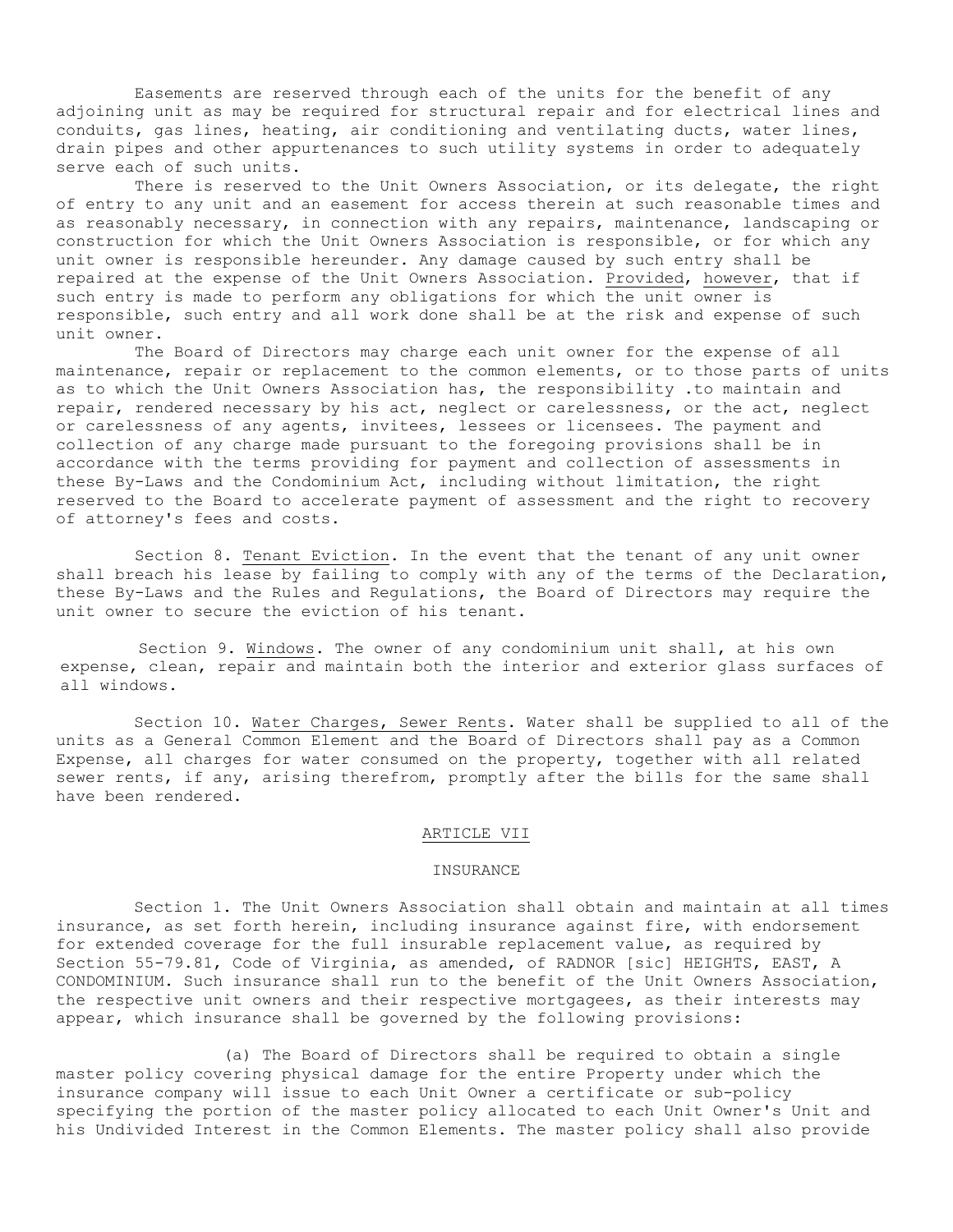that each Unit Owner may obtain, at his own expense, additional coverage insuring him for the cost of emergency shelter in the event of damage rendering his Unit uninhabitable.

(b) In addition, the Board of Directors shall be required to secure a master policy covering physical damage that will provide the following:

(1) That the insurer waives its rights of subrogation to any claims against the Declarant, Board of Directors, the Managing Agent, the Unit Owners and their respective agents, employees, guests and, in the case of Unit Owners, the members of their households;

(2) That the master policy on the property cannot be cancelled, invalidated, or suspended on account of the conduct of any member of the Board, officer or employee of the Board of Directors or the Managing Agent, without a prior demand in writing that the Board of Directors or the Managing Agent cure the defect;

(3) That any "no other insurance" clause contained in the master policy shall expressly exclude individual Unit Owners' policies from its operation;

(4) That until the expiration of thirty (30) days after the insurer gives notice in writing to the mortgagee of any Unit, the mortgagee's insurance coverage will not be affected or jeopardized by any act or conduct of the Unit Owner of such Unit, the other Unit Owners, the Board of Directors, or any of their agents, employees, or lessees, nor cancelled for nonpayment of premiums.

(5) That the master policy may not be cancelled or substantially modified without at least thirty (30) days' prior written notice to the Board of Directors and all mortgagees of Units.

(6) That the net proceeds of such policies, if less than Twenty-Five Thousand Dollars (\$25,000.00) shall be payable to the Board of Directors, and if more than Twenty-five Thousand Dollars (\$25,000.00) shall be payable to the Insurance Trustee designated in Section 4 of this Article.

(7) That the master policy shall contain a standard mortgage clause in favor of each mortgagee of a Unit to the extent of the portion of the coverage of the master policy allocated to such unit, which shall provide that the loss, if any, thereunder shall be payable to such mortgagee and the Unit Owner as their interests may appear, subject, however, to the loss payment and adjustment provisions in favor of the Board of Directors and the Insurance Trustee contained in Sections 4 and 5 of this Article VII.

(c) All policies of insurance shall be written with a company licensed to do business in the State of Virginia and holding a rating of "AAA" or better by Best's Insurance Reports.

(d) In no event shall the insurance coverage obtained and maintained by the Board of Directors hereunder be brought into contribution with insurance purchased by individual Unit Owners or their mortgagees.

(e) Each Unit Owner shall be required to notify the Board of Directors of all improvements made by the Unit Owner to his Unit, the value of which is in excess of One Thousand Dollars (\$1,000.00).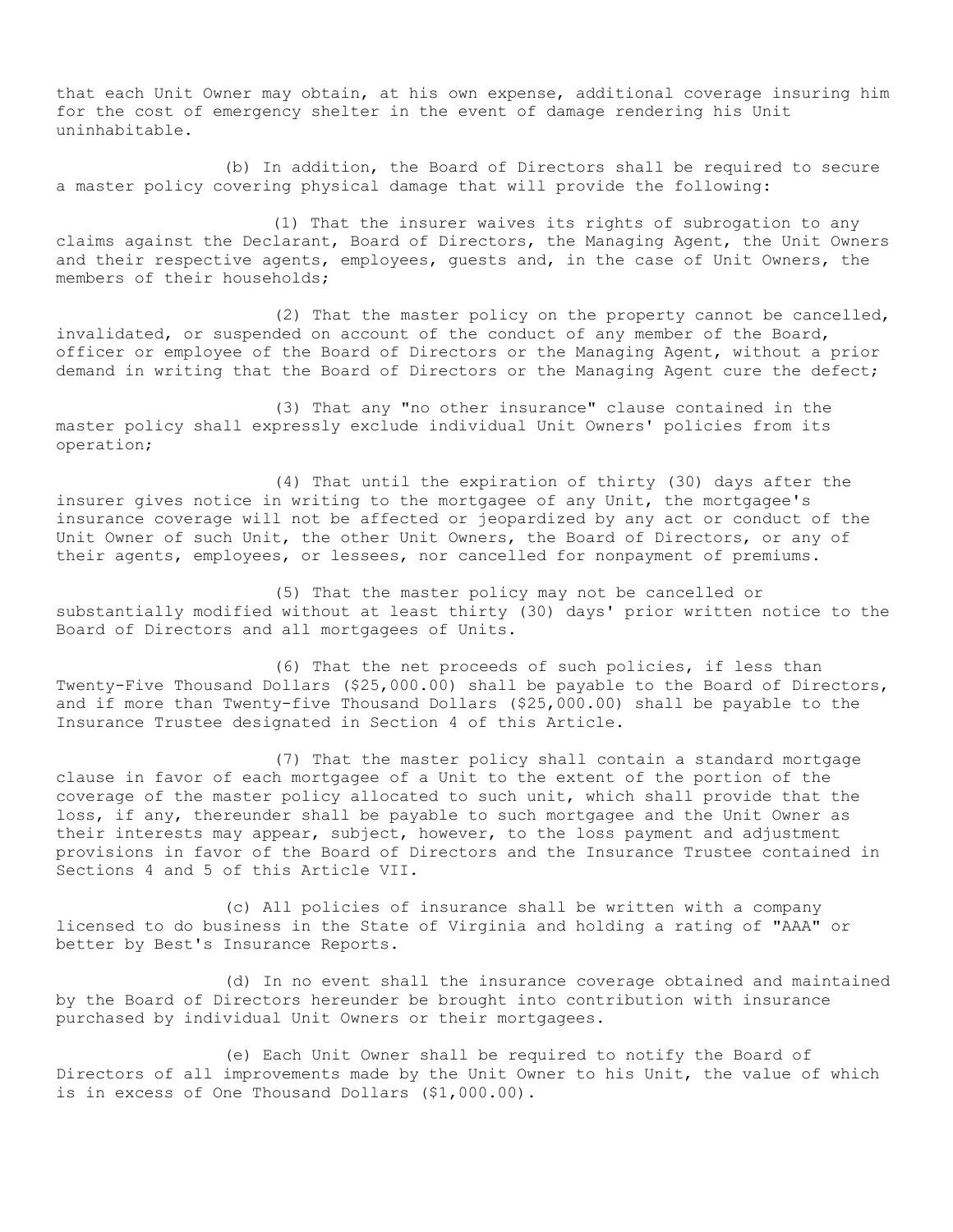(f) Any Unit Owner who obtains individual insurance policies covering any portion of the property, other than personal property belonging to such Unit Owner, shall be required to file a copy of such individual policy or policies with the Board of Directors within thirty (30) days after the purchase of such insurance. Such Unit Owner shall also promptly notify, in writing, the Board of Directors, in the event such policy is cancelled.

Section 2. Insurance Coverage.

(a) The Board of Directors shall be required to the extent available to obtain and maintain the following insurance:

(i) Fire with extended coverage, vandalism, malicious mischief and windstorm endorsements, insuring the entire Property including all of the Units and bathroom and kitchen fixtures initially installed by the Declarant, but not including furniture, furnishings, or other personal property supplied or installed by Unit Owners, together with boiler and machinery insurance contained therein and covering the interests of the Board of Directors and all Unit Owners and their mortgagees, as their interests may appear, in the amount equal to at least 100% of replacement value of the Property.

(ii) Workmen's Compensation insurance if and to the extent necessary to meet the requirements of law;

determine.

(iii) Such other insurance as the Board of Directors may

(b) The Board of Directors shall also be required to obtain and. maintain, to the extent obtainable, public liability and property damage insurance in such limits as the Board of Directors may from time to time determine, insuring the Declarant , each member of the Board of Directors, the Managing Agent, and each Unit Owner against liability to the public or to the Unit Owners (and their invitees, agents and employees arising out of, or incident to, the ownership and/or use of the Common Elements). Said insurance shall be issued on a comprehensive liability basis and shall contain a cross liability endorsement under which the rights of a named insured under the policy shall not be prejudiced with respect to his action against another named insured. The Board of Directors shall review such limits once a year, but in no event shall such insurance be less than ONE MILLION DOLLARS (\$1,000,000.00) with respect to any one accident or occurrence and FIFTY THOUSAND DOLLARS (\$50,000.00) with respect to any claim for property damage. It shall be the responsibility of each Unit Owner to obtain, at his own expense, liability insurance with respect to his ownership and/or use of his unit, and the Board of Directors shall not be responsible for obtaining such insurance.

(c) A duplicate original of the master policy of physical damage insurance, all renewals thereof, and all sub-policies or certificates issued thereunder, together with proof of payment of premiums, shall be delivered to all mortgagees of Units at least thirty (30) days prior to expiration of the then current policies. Prior to obtaining any policy of fire insurance or any renewal thereof, the Board of Directors shall obtain an appraisal from an insurance company, or such other source as the Board of Directors may determine, of the full replacement value of the property, without deduction for depreciation for the purpose of determining the amount of physical damage insurance to be effected pursuant to this Section.

Section 3. Separate Insurance. Each Unit Owner shall have the right, at his own expense, to obtain additional insurance for his own Unit and for his own benefit and to obtain insurance coverage upon his personal property and for his personal liability, provided that no Unit Owner shall be entitled to exercise his right to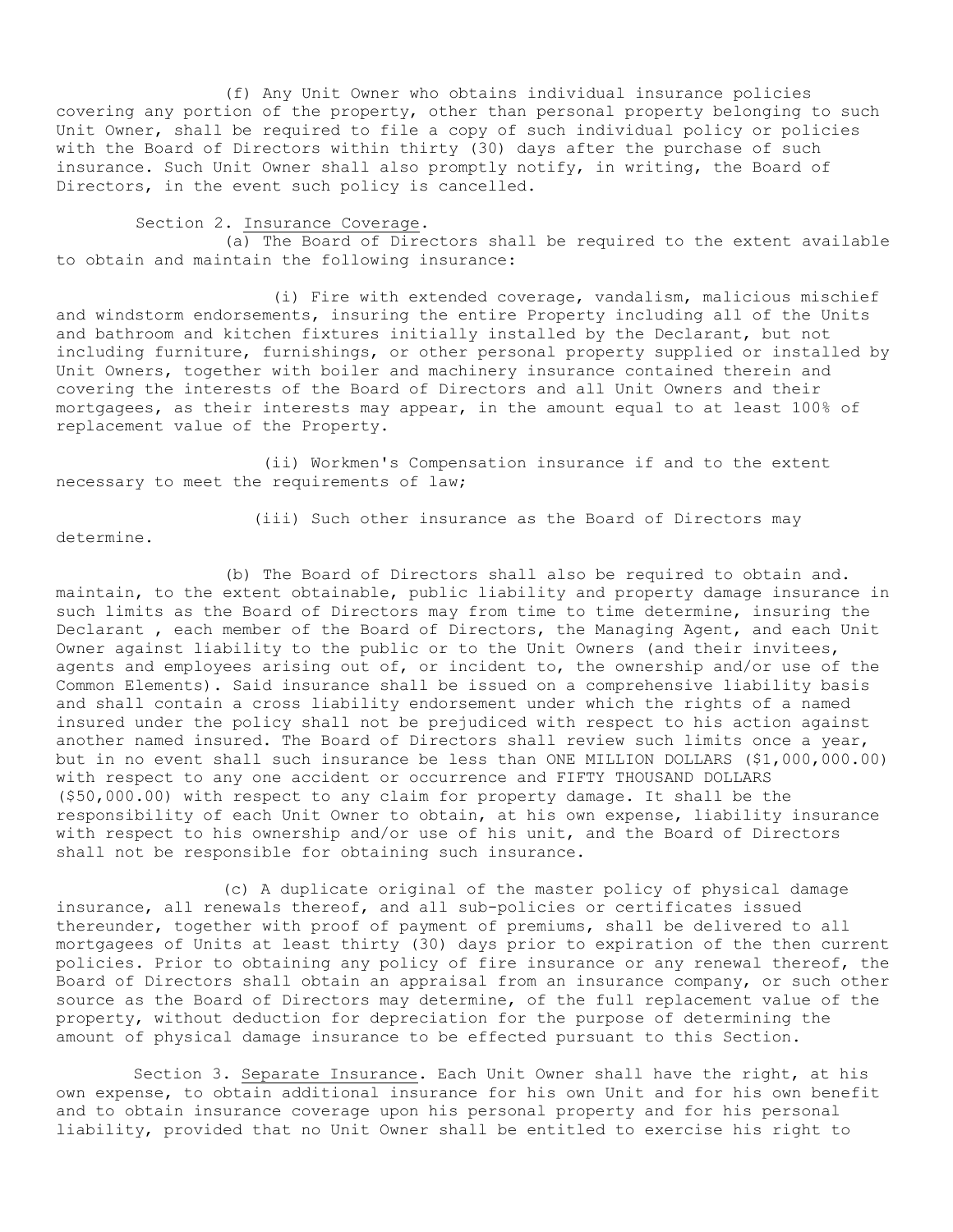acquire or maintain such additional insurance coverage so as to decrease the amount which the Board of Directors, on behalf of all Unit Owners, may realize under any insurance policy which it may have in force on the Property at any particular time or to cause any insurance coverage maintained by the Board of Directors to be brought into contribution with such additional insurance coverage obtained by the Unit Owner. All such additional policies shall contain waivers of subrogation.

# Section 4. Insurance Trustee.

(a) The lender that is the holder of fifty-one percent of the mortgages or deeds of trusts encumbering Units shall be designated as the Insurance Trustee. If for any reason such lender shall fail, refuse or shall cease to act as such, or at such time as it shall no longer hold such mortgages, the Board of Directors shall have the right to designate any bank, trust company, management agent, savings and loan association, building loan association, insurance company, or any institutional lender, or the Unit Owners Association, as the Insurance Trustee, and all parties beneficially interested in such insurance coverage shall be bound thereby; provided, however, that prior to such designation of a new Insurance Trustee, the Board of Directors shall obtain the consent to such new Insurance Trustee of the mortgagee or mortgagees holding mortgages constituting first liens on at least fifty-one percent (51%) of the number of units in the Condominium encumbered by mortgages. The Insurance Trustee at the time of the deposit of such policies and endorsements shall acknowledge that the policies and any proceeds therefrom will be held in accordance with the terms of these By-Laws.

(b) The Insurance Trustee shall not be liable for the payment of premiums, the renewal of the policies, the sufficiency of coverage, the form or content of the policies, the correctness of any amounts received by it on account of the proceeds of any insurance policies, nor for the failure to collect any insurance proceeds. The sole duty of the Insurance Trustee shall be to receive such proceeds as are paid to it and to hold the same in trust for the purposes elsewhere stated in these By-Laws, for the benefit of the Unit Owners and their respective mortgagees.

Section 5. Board of Directors as Agent. The Board of Directors is hereby irrevocably appointed the agent for each Unit Owner of a Unit and for each mortgagee of a Unit and for each owner of any other interest in the Property to adjust all claims arising under insurance policies purchased by the Board of Directors and to execute and deliver releases up6n the payment of claims.

Section 6. Premiums. Premiums upon all insurance policies purchased by the Board of Directors shall be deemed to be a Common Expense.

## ARTICLE VIII

# REPAIR AND RECONSTRUCTION AFTER FIRE AND OTHER CASUALTY

Section 1. When Repair and Reconstruction are Required. In the event of damage to or destruction of all or any part of the buildings as a result of fire or other casualty, (unless eighty percent (80%) of the Unit Owners vote not to proceed with the reconstruction and repair of the building or buildings) the Board of Directors shall arrange for and supervise the prompt repair and restoration of the building or buildings including any damaged unit and any floor covering of any kitchen or bathroom fixtures initially installed therein by the Declarant, and replacement thereof installed therein by the Declarant, and replacements thereof installed by the Unit Owners, but not including any other furniture, furnishings, fixtures or equipment installed by the Unit Owners, in the Units. Notwithstanding the foregoing, each Unit Owner shall have the right to supervise the redecorating of his own Unit.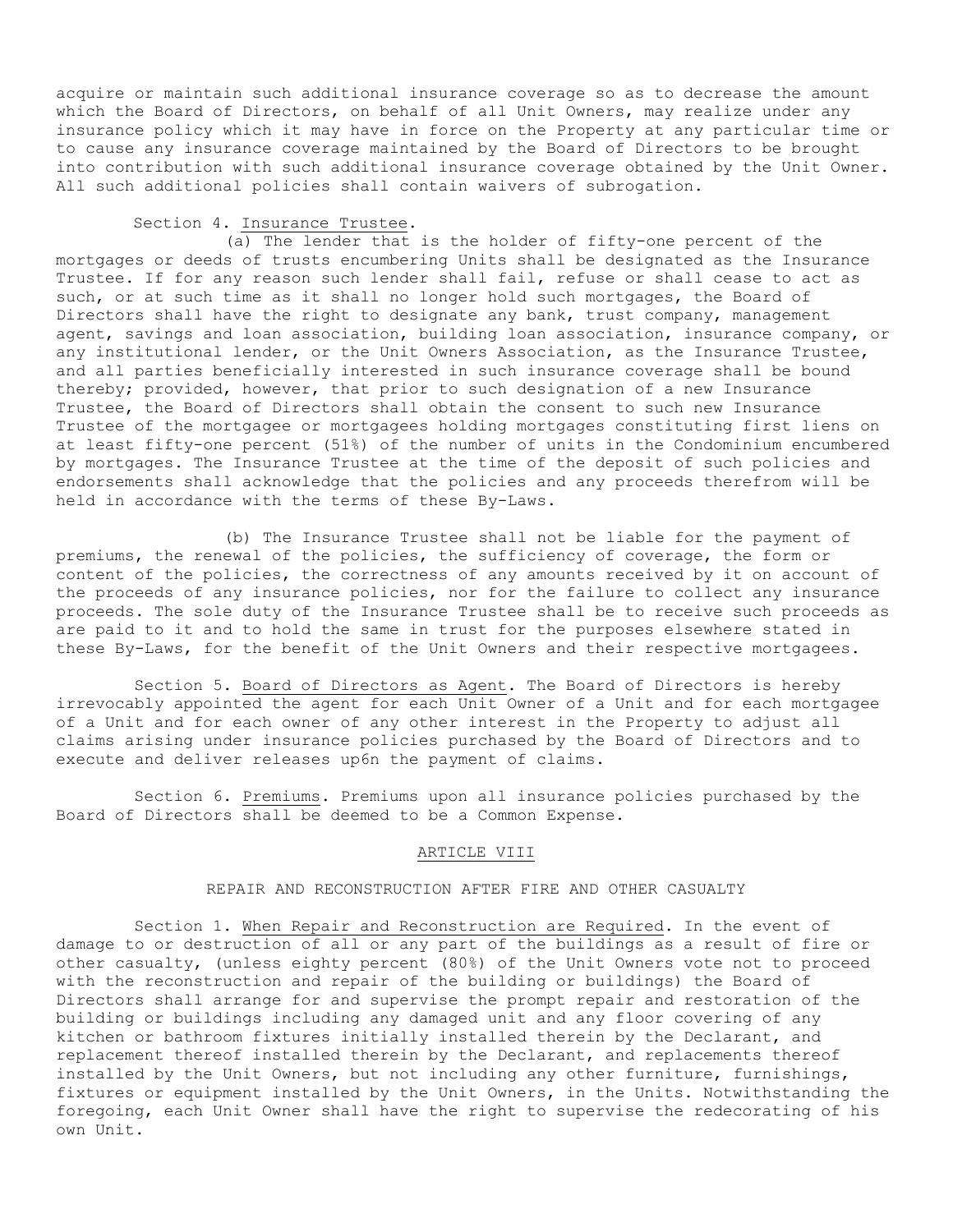# Section 2. Procedure for Reconstruction and Repair.

(a) Cost Estimates. Immediately after a fire or other casualty causing damage to buildings, including any damaged unit, the Board of Directors shall obtain reliable and detailed estimates of the cost of repairing and restoring the building or buildings (including any damaged unit, and any floor covering and kitchen and bathroom fixtures initially installed therein by the Declarant, and replacements thereof installed therein by the Declarant, and replacements installed therein by the Unit Owner, but not including any other furniture, furnishings or equipment, or fixtures installed by the Unit Owner in the Unit) to a condition as good as that existing before such casualty. Such costs may also include professional fees and premiums for such bonds as the Board of Directors determines to be necessary.

(b) Assessments. If the proceeds of insurance are not sufficient to defray the said estimated costs of reconstruction and repair as determined by the Board of Directors, or if at any time during reconstruction and repair, or upon completion of reconstruction and repair, the funds for the payment of the costs thereof are insufficient, assessments shall be made against all the Unit Owners in proportion to the Unit Owners' respective Undivided Interest in the Common Elements.

(c) Plans and Specifications. Any such reconstruction or repair shall be substantially in accordance with the plans and specifications under which the Property was originally constructed and later restored by the Declarant.

(d) Encroachments. Encroachments upon or in favor of Units which may be created as a result of such reconstruction or repair shall not constitute a claim or basis for any proceeding or action by the Unit Owner upon whose property such encroachment exists, provided that such reconstruction was substantially in accordance with the Architectural Plans under which the Property was originally constructed and later restored by the Declarant. Such encroachments shall be allowed to continue in existence for so long as the reconstructed building or buildings shall stand.

## Section 3. Disbursements of Construction Funds.

(a) Construction Fund. The net proceeds of insurance collected on account of a casualty and the funds collected by the Board of Directors from assessments against Unit Owners on account of such casualty shall constitute a construction fund which shall be disbursed in payment of the cost of reconstruction and repair in the manner set forth in this Section. If the net proceeds of insurance collected on account of a casualty exceeds TWENTY FIVE THOUSAND DOLLARS (\$25,000.00), then the funds collected by the Board of Directors from assessments against the Unit Owners shall be deposited by the Board of Directors with the Insurance Trustee, and the entire construction fund shall be held by the Insurance Trustee and disbursed as ordered by the Board of Directors.

(b) Method of Disbursement. The construction fund shall be paid by the Board of Directors or the Insurance Trustee, as the case may be, in appropriate progress payments, to such contractor(s), supplier(s), and personnel performing the work or supplying the materials or services for the repair and reconstruction of the Building as are designated by the Board of Directors.

(c) Surplus. It shall be presumed that the first monies disbursed in payment of the cost of reconstruction and repair shall be from insurance proceeds; and if there is a balance in the construction fund after the payment of all the costs of the reconstruction and repair for which the fund is established, such balance shall, at the determination of the Board of Directors, either be deposited in the Unit Owners Association general operating account, or rebated to the Unit Owners.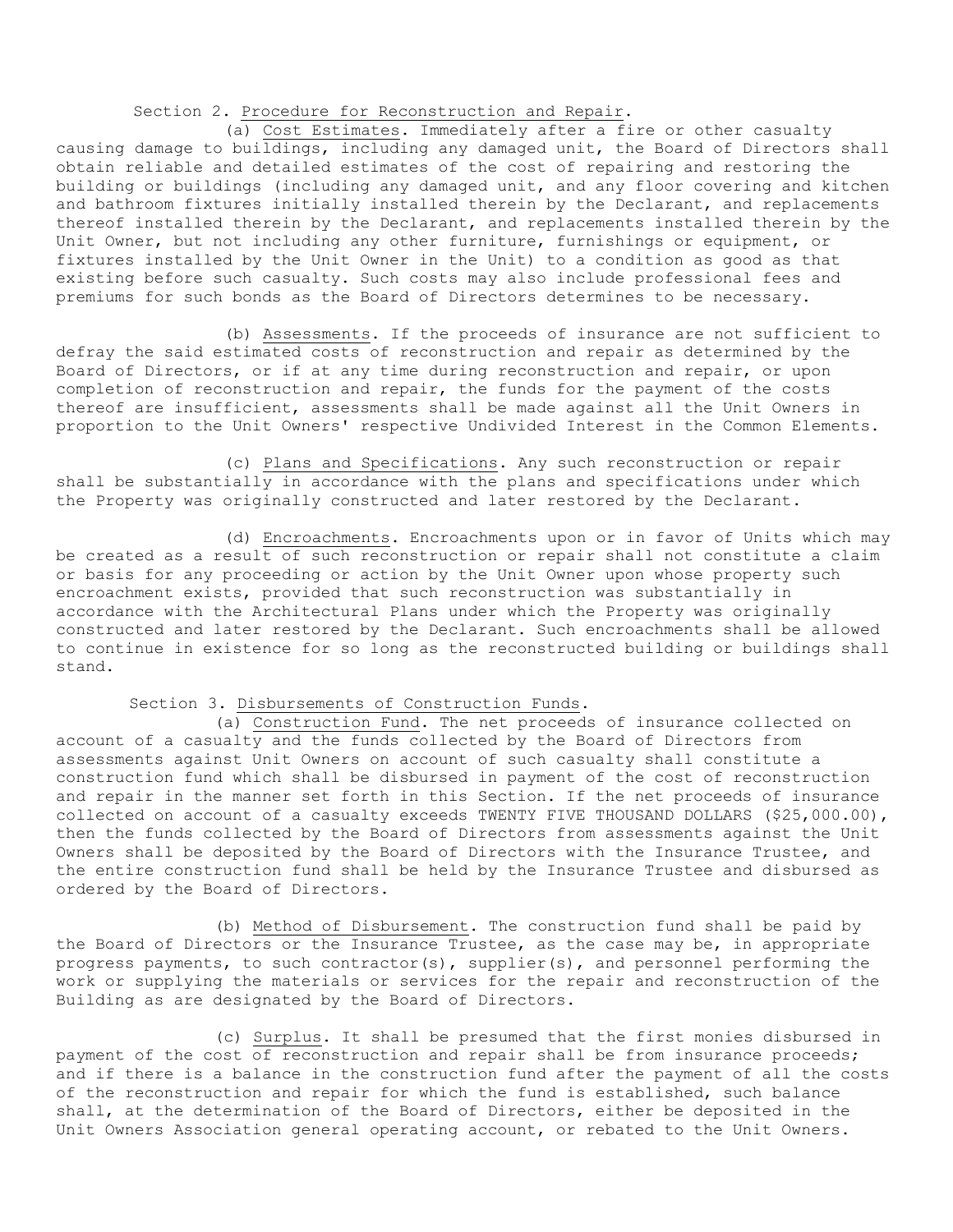(d) Common Elements. When the damage is to both Common Elements and Units, the insurance proceeds shall be applied first to the cost of repairing the Common Elements and the balance to the cost of repairing the Units in the shares set forth above.

(e) Certificate. The Insurance Trustee shall be entitled to rely upon a certificate executed by the President or Vice President, and the Secretary, of the Unit Owners Association certifying:

(i) Whether or not the damaged property is required to be reconstructed and repaired;

(ii) The name of the payee and the amount to be paid with respect to disbursements from any construction fund held by it or whether surplus funds to be distributed are less than the assessments paid by the Unit Owners; and

(iii) All other matters concerning the holding and disbursing of any construction fund held by it. Any such certificate shall be delivered to the Insurance Trustee promptly after receipt.

Section 4. When Reconstruction is Not Required. If eighty percent (80I) of the Unit Owners vote not to proceed with repair or restoration, the Condominium shall be deemed to be terminated pursuant to Section 55-79.72, Code of Virginia, as amended.

# ARTICLE IX

## MORTGAGES

Section 1. Notice to Board of Directors. A Unit Owner who mortgages his Unit shall notify the Board of Directors of the name and address of his mortgagee and shall file a conformed copy of the note and mortgage with the Board of Directors.

Section 2. Notice of Unpaid Assessments for Common Expenses. The Board of Directors, whenever so requested in writing by a mortgagee of a Unit**,** shall promptly report any then unpaid assessments for Common Expenses due from, or any other default by, the Unit Owner of the mortgaged Unit.

Section 3. Right to Examine Books and Records. First mortgagees or holders of notes secured by first deeds of trust encumbering any Unit in this Condominium shall have the right to examine the books and records of the Condominium Unit Owners Association, or the Condominium project, during regular and normal business hours after reasonable notice.

Section 4. Notice to the Federal Home Loan Mortgage Corporation. The Board of Directors shall give notice in writing to the Federal Home Loan Mortgage Corporation, or to the mortgagee servicing a loan on behalf of the Federal Home Loan Mortgage Corporation, in writing of any loss or taking of the Common Elements of the Condominium project if such loss or taking exceeds TEN THOUSAND DOLLARS (\$10,000.00).

Section 5. Notice of Default. The Board of Directors, when giving notice to a Unit Owner of a default in paying an assessment for Common Expenses or any other default, shall send a copy of such notice to each holder of a mortgage covering such Unit Owner's Unit whose name and address has theretofore been furnished to the Board of Directors.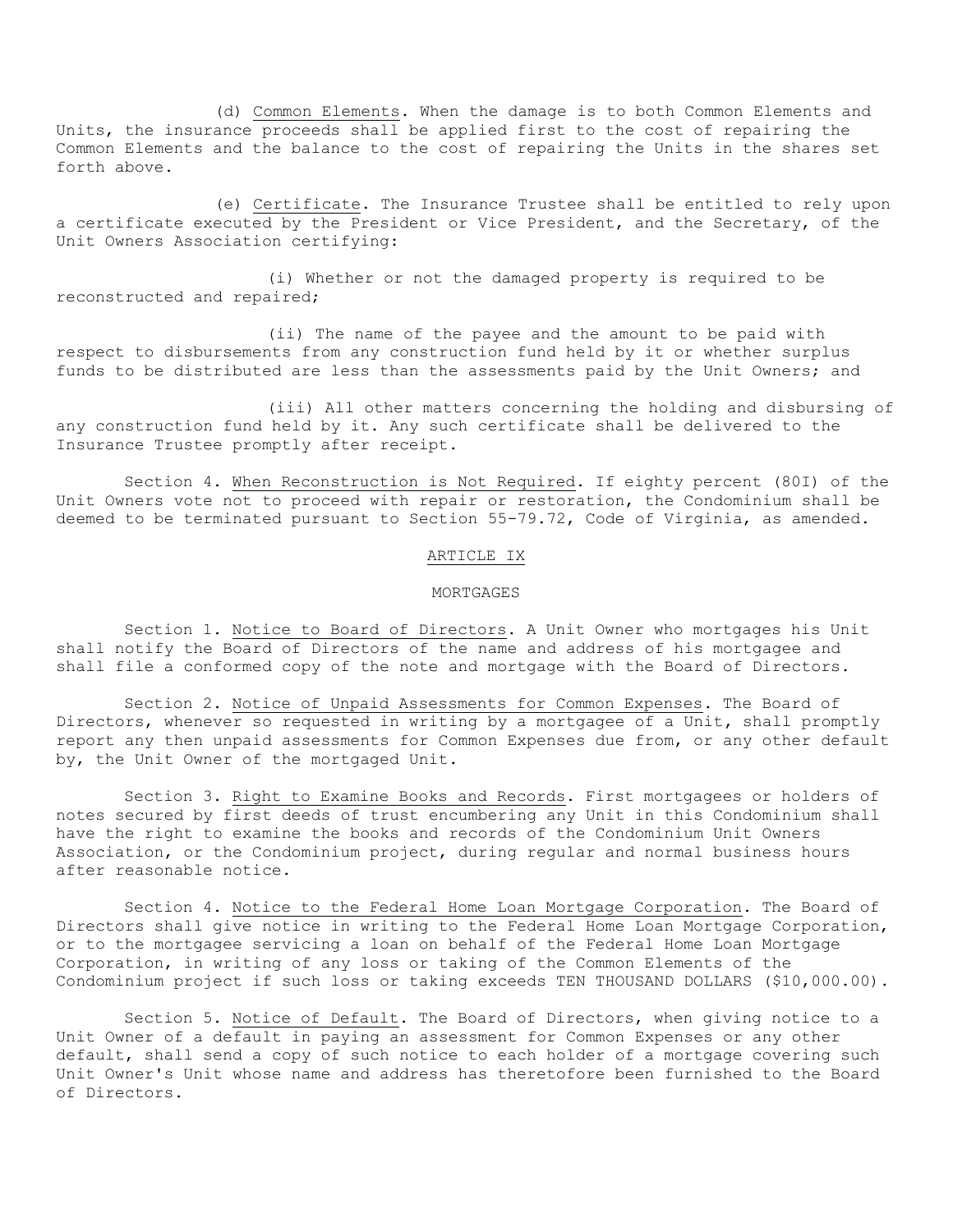Section 6. Termination of Condominium. Except for termination of this condominium in the case of substantial destruction by fire or other casualty or in the case of a taking by condemnation or eminent domain, the prior written approval of 75% in number of the institutional holders of first deed of trust liens on units in the condominium will be required for the termination of this condominium.

Section 7. Amendment to the Declaration or to the By-Laws of the Unit Owners Association. The prior written approval of 75% in number of institutional holders of first deed of trust liens on units in this condominium will be required for any material amendment to the Declaration or to the By-Laws of the Unit Owners Association, including, but not limited to, any amendment which would change the percentage interest of the Unit Owners in the common elements.

Section 8. Management of the Condominium. The prior written approval of 60% in amount of institutional holders of first deed of trust liens on units in the condominium will be required to effectuate any decision by the Unit Owners Association to terminate professional management and assume self-management of the Project.

Section 9. Partition or Subdivision of Units. The prior written approval of two-thirds of the institutional holders of first deed of trust liens on units in the Condominium will be required for the partition or subdivision of any Condominium Unit.

Section 10. Annual Audited Financial Statements and Notice of all Meetings. First mortgagees or holders of notes secured by first deeds of trust encumbering any unit in this condominium shall be entitled, upon request, to receive an annual audited financial statement of the condominium within ninety (90) days following the end of any fiscal year of the Unit Owners Association and to receive written notice of all meetings of the Unit Owners Association and, further, shall be permitted to designate a representative to attend all such meetings.

Section 11. Substantial Damage to or Destruction of any Unit or any Part of the Common Elements. In the event of substantial damage to or destruction of any unit or any part of the common elements, the institutional holder of any first mortgage or deed of trust on a unit will be entitled to timely written notice of any such damage or destruction.

Section 12. Condemnation or Eminent Domain Proceedings. If any unit or portion thereof, or the common elements, or any portion thereof, is made the subject matter of any condemning authority, then the institutional holder of any first mortgage or deed of trust lien on a unit will be entitled to timely written notice of any such proceedings or proposed acquisition.

# ARTICLE X

### COMPLIANCE AND DEFAULT

Section 1. Relief. As set forth in Section 55-79.53 Code of Virginia, as amended, each Unit Owner of a Unit shall be governed by, and shall comply with, all of the terms of the Declaration, these By-Laws, and the Rules and Regulations, and any amendments of the same. A default by a Unit Owner shall entitle the Unit Owners Association, acting through its Board of Directors or through the Managing Agent, to the following relief.

(a) Legal Proceedings. Failure to comply with any of the terms of the Declaration, these By-Laws and the Rules and Regulations shall be grounds for relief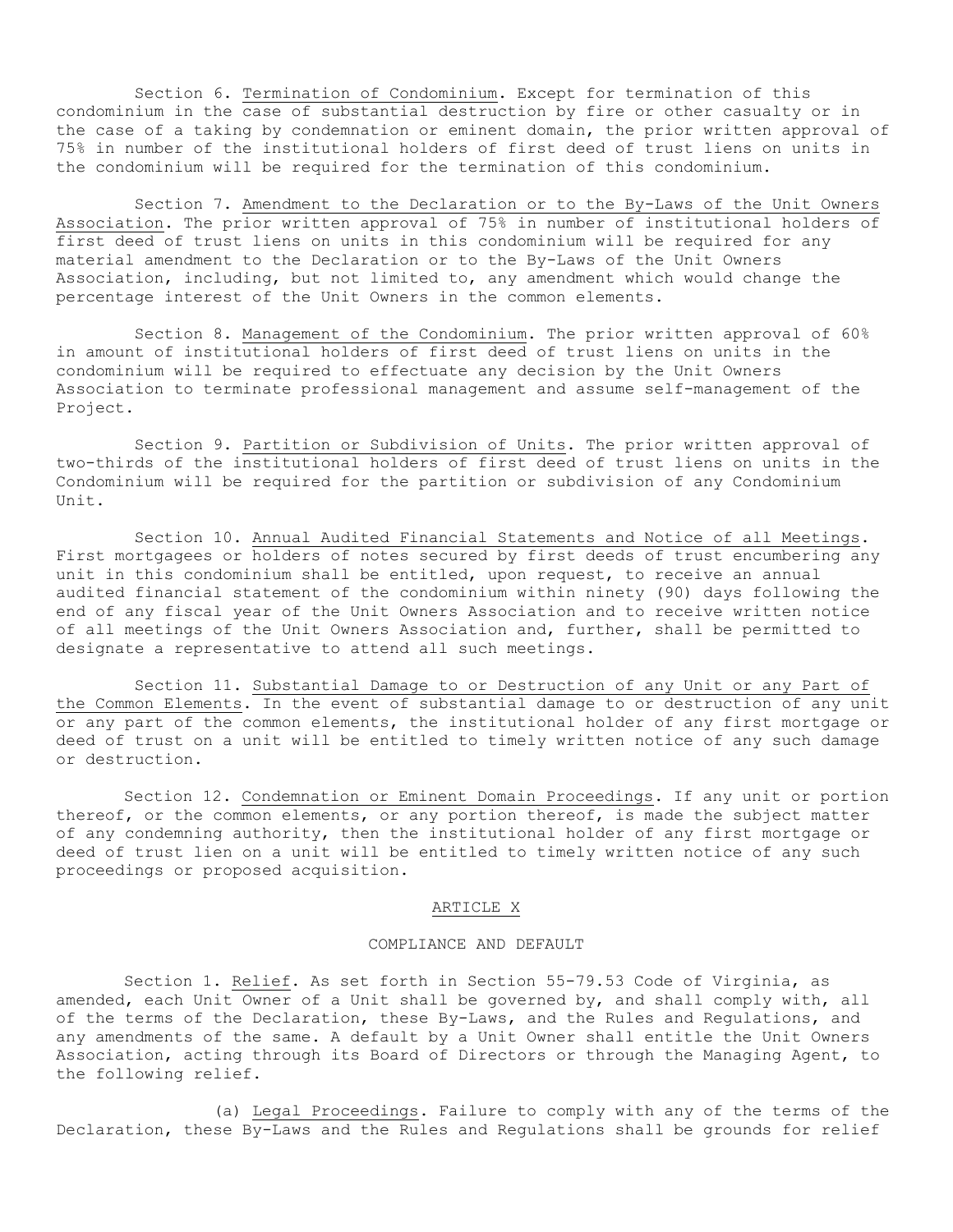which may include, without limiting the same, an action to recover any sums due for money damages, injunctive relief, foreclosure of the lien for payment of all assessments, any other relief provided for in these By-Laws or any combination thereof and any other relief afforded by a court of competent jurisdiction, all of which relief may be sought by the Unit Owners Association, the Board of Directors, the Managing Agent, or, if appropriate, by an aggrieved Unit Owner.

(b) Additional Liability. Each Unit Owner shall be liable for the expense of all maintenance, repair or replacement rendered necessary by his act, neglect or carelessness or the act, neglect or carelessness of any member of his family or employees, agents, licensees or lessees, but only to the extent that such expense is not covered by the proceeds of insurance carried by the Board of Directors. Such liability shall include any increase in fire insurance rates occasioned by use, misuse, occupancy or abandonment of any Unit or its appurtenances. Nothing contained herein, however, shall be construed as modifying any waiver by any insurance company of its rights of subrogation.

(c) Costs and Attorneys' Fees. In any proceeding arising out of any alleged default by a Unit Owner, the prevailing party shall be entitled to recover the costs of the proceeding, and such reasonable attorneys' fees as may be determined by the Court.

(d) No Waiver of Rights. The failure of the Unit Owners Association the Board of Directors, or of a Unit Owner to enforce any right, provision, covenant, or condition which may be granted by the Declaration, these By-Laws or the Rules and Regulations shall not constitute a waiver of the right of the Unit Owners Association, the Board of Directors, or the Unit Owner to enforce such right, provision, covenant or condition in the future. All rights, remedies and privileges granted to the Unit Owners Association, the Board of Directors, or any Unit Owner pursuant to any term, provision, covenant or condition of the Declaration, these By-Laws, or the Rules and Regulations shall be deemed to be cumulative, and the exercise of any one or more thereof shall not be deemed to constitute an election of remedies, nor shall it preclude the party exercising the same from exercising such privileges as may be granted to such party by the Declaration, these By-Laws or the Rules and Regulations, or at law or in equity.

(e) Interest. In the event of a default by any Unit Owner in paying any Common Expenses or other sum assessed against him which continues for a period in excess of ten (10) days, such Unit Owner may, at the option of the Board of Directors, be obligated to pay interest on the amounts due at the rate of eight percent (8%) per annum from the due date thereof.

(f) Abatement and Enjoinment of Violations by Unit Owners. The violation of any rule or regulation adopted by the Board of Directors, or the breach of any By-Law contained herein, or the breach of any provision of the Declaration shall give the Board of Directors the right, in addition to any, other rights set forth in these By-Laws: (1) to enter the Unit in which, or as to which, such violation or breach exists and summarily to abate and remove, at the expense of the defaulting Unit Owner, any structure, thing or condition that may exist therein contrary to the intent and meaning of the provisions hereof, and the Board of Directors shall not thereby be deemed guilty in any manner of trespass; or (2) to enjoin, abate or remedy by appropriate legal proceedings, either at law or in equity, the continuance of any such breach.

Section 2. Lien for Contributions.

(a) Any sum assessed by the Unit Owners Association for the share of the Common Expenses chargeable to any Unit and remaining unpaid for a period of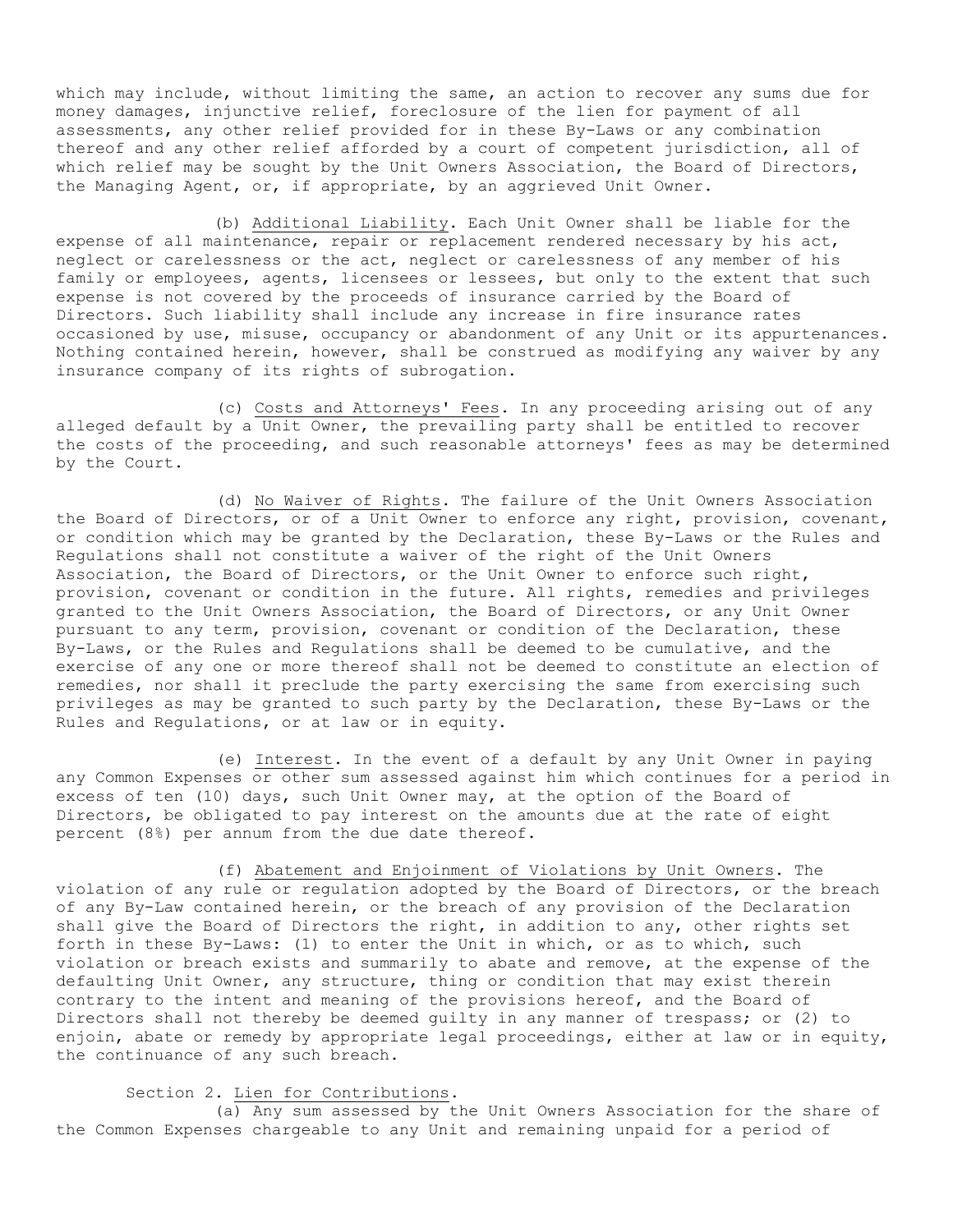thirty (30) days or longer after default shall constitute a lien on such unit and shall be enforced pursuant to the provisions of Section 55-79.84, Code of Virginia, as amended.

(b) Late Charges. Any assessment levied pursuant to the Declaration or these By-Laws, or any installment thereof, which is net paid within ten (10) days after it is due, shall be subject to a late charge of not less than ten dollars (\$10.00) per month for each monthly assessment in arrears or such other amounts as the Board of Directors may fix, and in addition, the Board of Directors may declare the installments which would otherwise be due during the remaining fiscal year immediately due and payable and may take those actions to collect such accelerated amounts as are provided in these By-Laws for the collection of assessments.

## ARTICLE XI

### USE RESTRICTIONS

Section 1. Residential Use. Except for the areas of the Condominium designated for recreational use, all condominium units shall be used for private residential purposes exclusively except such temporary non-residential uses as may be permitted by the Board of Directors from time to time. Nothing in this Section, or hereinelsewhere, shall be construed to prohibit the Declarant from the use of any condominium unit which the Declarant owns for promotion, marketing or display purposes as "model units" or from leasing any unit or units which Declarant owns.

Section 2. Leasing. No condominium unit within the project shall be rented for transient or hotel purposes, or without the prior written approval of the Board of Directors, for any period less than six (6) months. Any owner of any condominium unit other than the Declarant who shall lease such unit shall, promptly following the, execution of any such lease, forward a conformed copy thereof to the Board of Directors. Any such lease shall contain a provision to the effect that the rights of the tenant to use and occupy the condominium unit shall be subject and subordinate in all respects to the provisions of the Declaration and these By-Laws and to such other reasonable rules and regulations relating to the use of the common elements, or other "House Rules", as the Board of Directors may from time to time promulgate. In lieu of forwarding a conformed copy of the lease to the Board of Directors as hereinabove provided, any Unit Owner, other than the Declarant, who leases his unit may certify that such lease contains the provisions described in this paragraph. Any owner of any condominium unit other than the Declarant who shall lease his unit in violation of this paragraph shall forfeit his right to the use of the recreational facilities in the condominium until the violation is cured.

Section 3. Covenants and Restrictions. Except for the activities of the Declarant and its agents in connection with the restoration of the condominium project, and except as may be reasonable and necessary in connection with the repair or reconstruction of any portion of the condominium project by the Association:

(a) No noxious or offensive trade or activity shall be carried on within the project or within any unit situate thereon, nor shall anything be done therein or thereon which may be or become an annoyance to the neighborhood or the other owners. No nuisances shall be permitted within the condominium project, nor shall any use or practice be permitted which is or becomes a source of annoyance to the members or which interferes with the peaceful use and possession thereof by the members.

(b) There shall be no obstruction of any common elements. Nothing shall be stored upon any common elements (excepting those areas designated for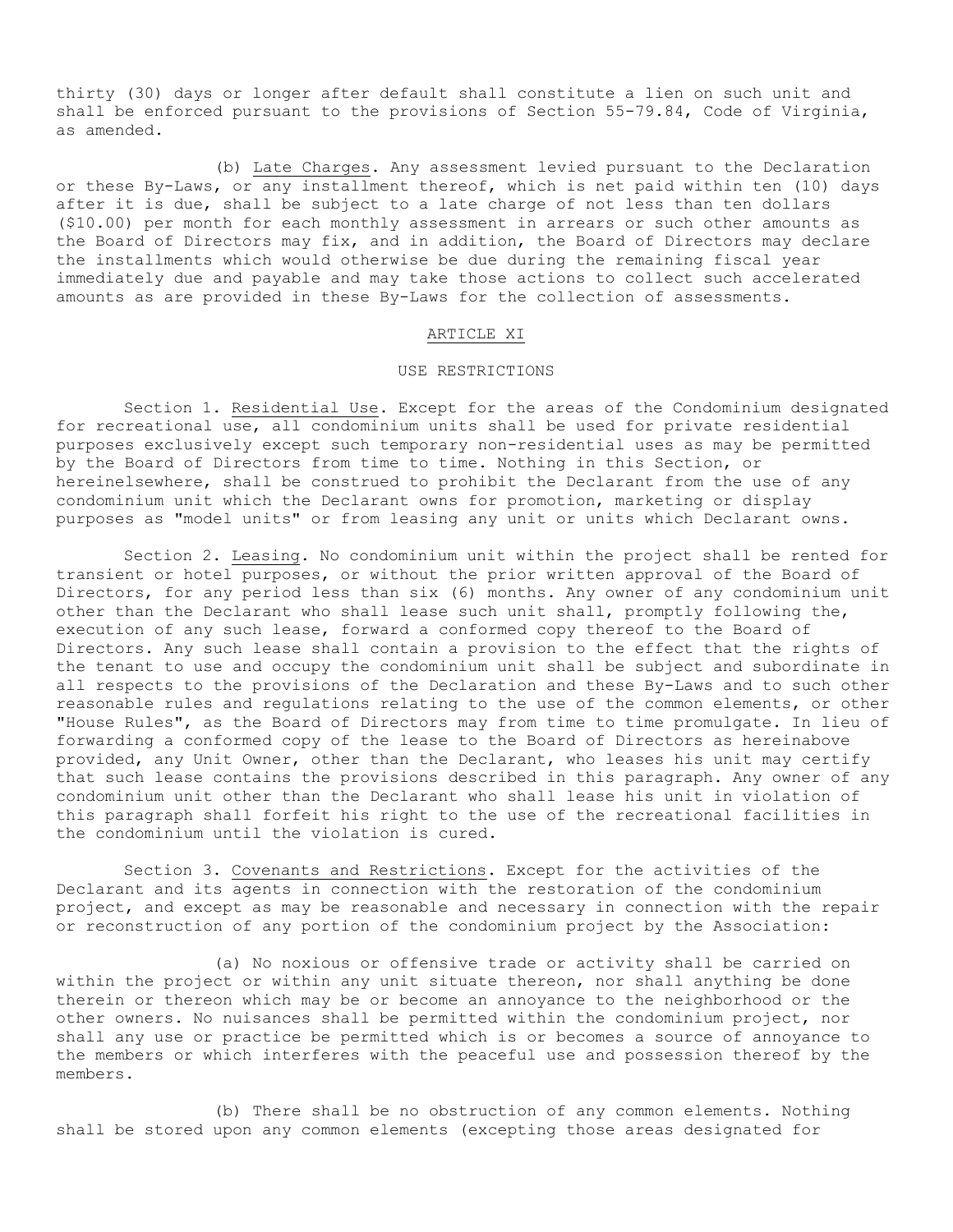storage of personal property by the owners of the condominium units), or within or upon any parking area (except for motor vehicles), without the approval of the Board of Directors. Vehicular parking upon general common elements may be regulated by the Board of Directors.

(c) Nothing shall be done or maintained in any unit or upon any common elements which will increase the rate of insurance on any unit or on the common elements, or result in the cancellation thereof, without the prior written approval of the Board of Directors. Nothing shall be done or maintained in any unit which would be in violation of any law. No waste shall be committed upon any common elements.

(d) No structural alteration, construction, addition or removal of any unit or common elements shall be commenced or conducted except in strict accordance with the provisions of these By-Laws.

(e) The maintenance, keeping, breeding, boarding and/or raising of animals, livestock, or poultry of any kind, regardless of number, shall be and is hereby prohibited within any unit or upon any common elements, except that this shall not prohibit the keeping of domestic pets, provided that they are not kept or maintained for commercial purposes or for breeding. Pets shall not be permitted upon the common areas of the condominium project unless accompanied by an adult and unless they are carried or on leash. Any member who keeps or maintains any pet upon any portion of the condominium project shall be deemed to have indemnified and agreed to hold the Association, each of its members and the Declarant free and harmless from any loss, claim or liability of any kind or character whatever arising by reason of keeping or maintaining such pet within the condominium project. The Board of Directors shall have the right to order any person whose pet is a nuisance, to remove such pet from the premises, or to charge such person for any extraordinary costs of maintaining the common elements caused by the presence of the pet. The payment and collection of this charge shall be in accordance with the terms providing for payment and collection of assessments in these By-Laws and the Condominium Act, including, without limitation, the right reserved to the Board of Directors to accelerate payment of assessments and the right to recover attorney's fees and costs.

(f) Except for such signs as may be posted by the Declarant or the Association for promotional or marketing purposes, no signs of any character shall be erected, posted or displayed upon, in, from or about any unit or the common elements without the prior consent in writing of the Board of Directors and under such conditions as they may establish. Under no circumstances will signs offering the units for rent or sale be posted on the outside of the units or upon the common elements. The provisions of this subsection shall not be applicable to the institutional holder of any first mortgage which comes into possession of any unit by reason of any remedies provided by law or in such mortgage or as a result of a foreclosure.

(g) Except as hereinelsewhere provided, no junk vehicle, or other vehicle on which current registration plates are not displayed, trailer, truck, camper, camp truck, house trailer, boat or the like shall be kept upon any of the general common elements, nor shall the repair or extraordinary maintenance of automobiles or other vehicles be carried out on any of the common elements or within or upon any unit.

(h) No part of the common elements shall be used for commercial activities of any character. This subsection shall not apply to the use of the common elements and of units by the Developer for display, marketing, promotional or sales purposes or as "model units".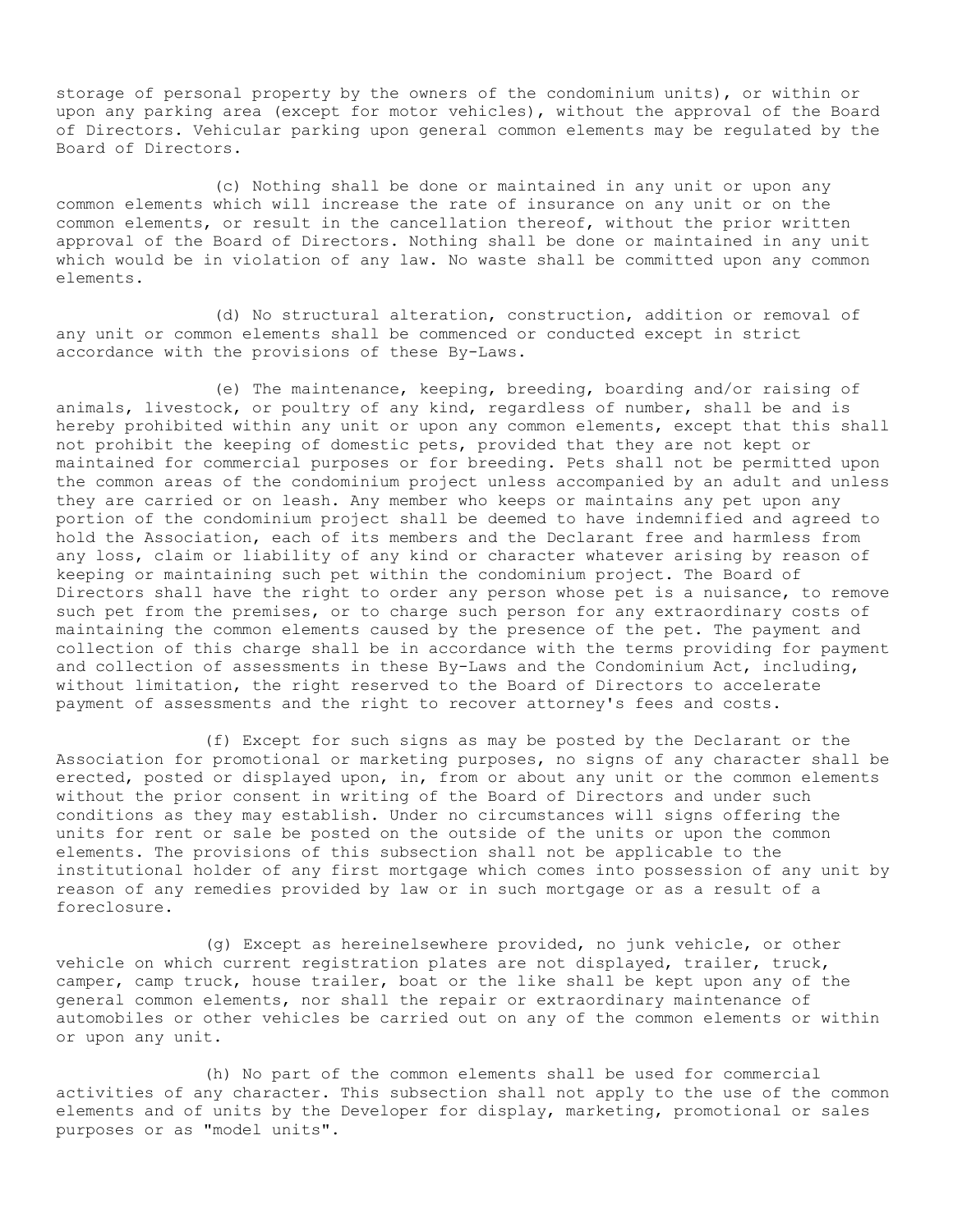(i) No burning of any trash and no unreasonable or unsightly accumulation or storage of litter, new or used building materials, or trash of any other kind shall be permitted within any unit or upon any common elements. Trash and garbage shall be deposited with care in containers designated for such purpose.

(j) No structure of a temporary character, trailer, tent, shack, barn or other outbuilding shall be maintained upon any common elements at any time. Outside clothes dryers or clothes lines shall not be maintained upon any common elements at any time. No clothing, laundry or the like shall be hung from any part of any unit or upon any of the common elements or from or upon any balcony or patio.

(k) No outside television or radio aerial or antenna, or other aerial or antenna, for reception or transmission, shall be maintained upon any common elements, or upon a roof within the vertical boundaries of any unit, without the prior written consent of the Board of Directors, except as may be originally installed by the developer.

(1) No member shall engaged or direct any employee of the Association on any private business of the member during the hours such employee is employed by the Association or the Management Agent nor shall any member direct, supervise or in any manner attempt to assert control over any such employee.

(m) There shall be no violation of any rules for the use of the common elements or other "house rules", which may from time to time be adopted by the Board of Directors and promulgated among the membership by them in writing, and the Board of Directors is hereby in these By-Laws authorized to adopt such rules.

(n) No unlawful use shall be made of any unit or any portion of the common elements and all laws, zoning and other ordinances, regulations of governmental and other municipal bodies and the like shall be observed at all times.

(o) The Board of Directors, or its designated agent, may retain a pass key to the premises for use in emergency situations. If any unit owner shall alter any lock or install a new lock on any door of the premises, such unit owner shall provide a new key to the Board of Directors or its designated agent upon request by the Board of Directors.

(p) Eighty percent of the floor area of each Unit must be carpeted with appropriate padding under the carpet.

## ARTICLE XII

## CONDEMNATION

In the event of a taking in condemnation or by eminent domain, the provisions of Section 55-79.44, Code of Virginia 1950, as amended, shall prevail and govern.

### ARTICLE XIII

## MISCELLANEOUS

Section 1. Notices. All notices, demands, bills, statements or other communications under these By-Laws shall be in writing and shall be deemed to have been duly given if delivered personally or if sent by registered or certified mail, return receipt requested, first class prepaid: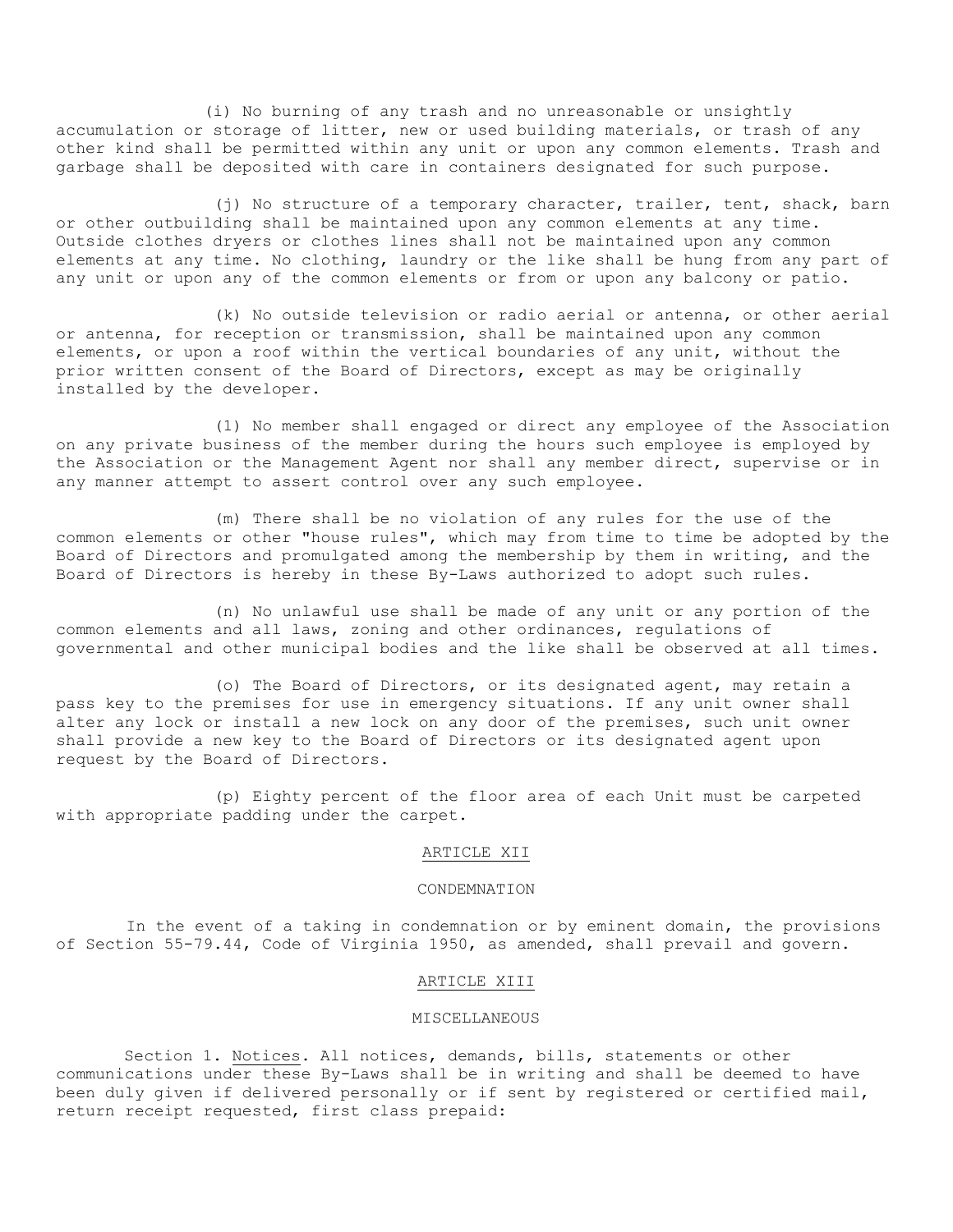(i) If to a Unit Owner, at the address which the Unit Owner shall designate in writing and file with the Secretary, or if no such address is designated, at the address of the Unit of such Unit Owner; or

(ii) If to the Unit Owners Association, the Board of Directors, or the Managing Agent, at the principal office of the Managing Agent, or at such other 'address as shall be designated by the notice in writing to the Unit Owners pursuant to this Section.

Section 2. Invalidity. The invalidity of any part of these By-Laws shall not impair or affect in any manner the validity, enforceability or effect of the balance of these By-Laws.

Section 3. Resale by Purchaser. The Unit Owners Association, in complying with Section 55-79.97(a), Code of Virginia 1950, as amended, shall furnish to the purchaser prior to contract date the appropriate statements. The Board of Directors of the Unit Owners Association may charge the seller such sums as are authorized or permitted by statute to comply with statements pursuant to Section 55-79.84(h), 55-79.85 and 55-79.97.

Section 4. Interchangeable Terms: As used in these By-Laws, the terms mortgage and deed of trust are interchangeable with each other, and the terms mortgagee and deed of trust noteholder are interchangeable with each other.

## ARTICLE XIV

# AMENDMENTS TO BY-LAWS

Section 1. Amendments. Except as otherwise provided in this Section, these By-Laws may be modified or amended either:

(a) By a vote of the owners of sixty-six and two-thirds percent (66-2/3%) of the Undivided Interest in the Common Elements at any regular or special meeting, provided that notice of the proposed amendment shall have been given to each Unit Owner at least twenty-one (21) days in advance of such meeting; or

(b) Pursuant to a written instrument duly executed by the owners of at least sixty-six and two-thirds percent (66-2/3%) of the Undivided Interest in the Common Elements.

Section 2. Recording. A modification or amendment of these By-Laws shall become effective only if such modification or amendment is recorded in the Land Records of Arlington County, Virginia.

Section 3. Conflicts. No modification or amendment of these By-Laws may be adopted which shall be inconsistent with the provisions of the Condominium Act. A modification or amendment, once adopted and recorded as provided for herein, shall then constitute part of the official By-Laws of the Condominium, and all Unit Owners shall be bound to abide by such modification or amendment.

## ARTICLE XV

#### ARCHITECTURAL CONTROL

Section 1. Architectural Control Committee. Except for the restoration by the Declarant and except for purposes of proper maintenance and repair or as otherwise in these By-Laws provided, it shall be prohibited to install, erect, attach, apply,